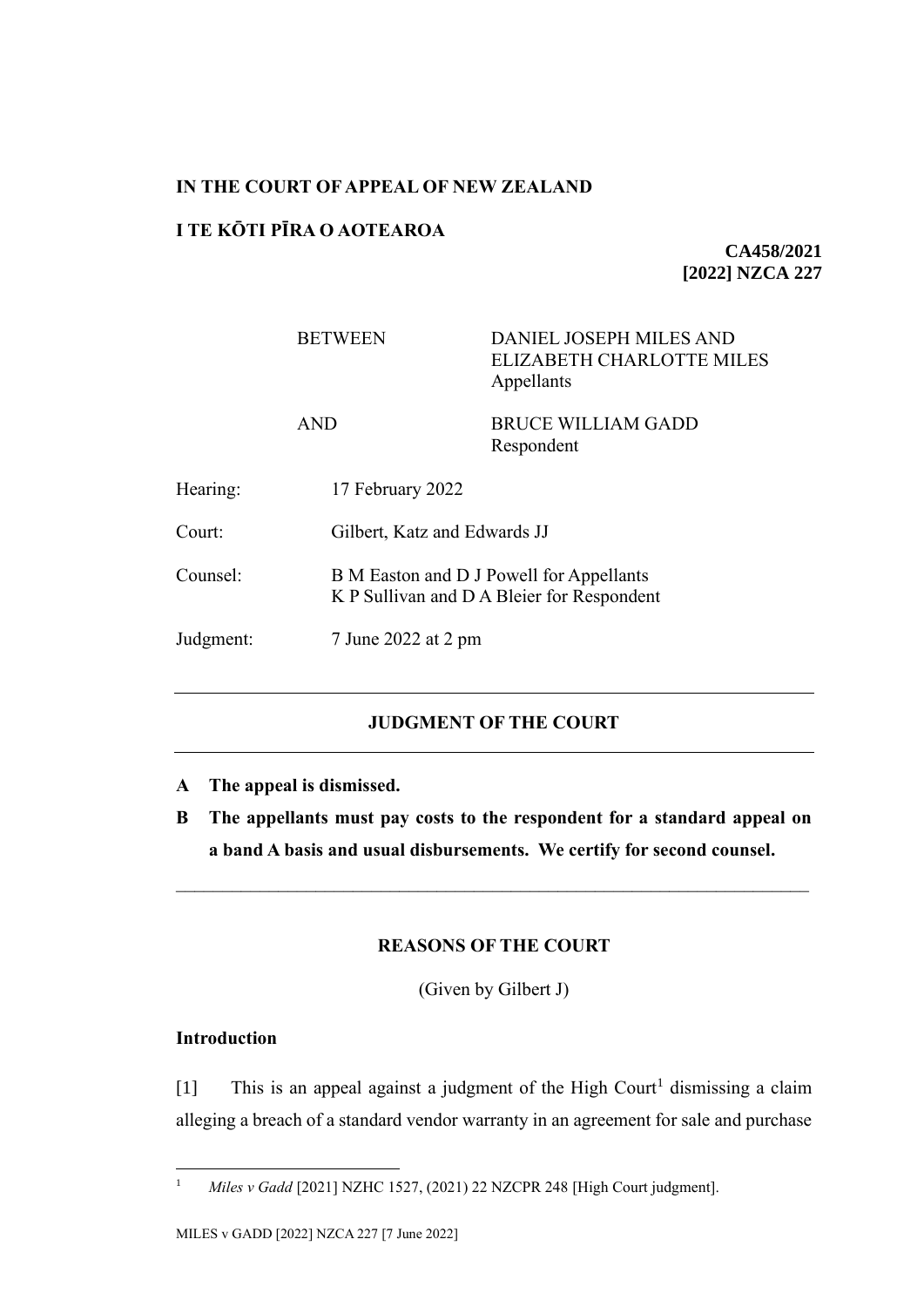of a unit title property (the agreement).<sup>2</sup> The warranty was that the vendor had no knowledge or notice of any fact which might give rise to or indicate the possibility of the owner or the purchaser incurring any other liability under any provision of the Unit Titles Act 2010 (the Act) or the Unit Titles Act 1972 (the 1972 Act). Eight months after settlement, weathertightness issues were discovered elsewhere in the multi-unit development. Upon further investigation, it emerged that there were numerous weathertightness defects throughout the development and that major remedial works would be required to achieve an enduring solution.

[2] Two questions arise on this appeal. First, what does "any other liability" in the warranty refer to? In particular, does it extend to a possible liability for a levy to address unidentified defects outside the particular unit? Secondly, if so, did the vendor have knowledge or notice of any fact which might give rise to, or indicate the possibility of, any such liability being incurred?

### **Background**

[3] By an agreement dated 28 June 2013, the respondent, Mr Gadd, agreed to sell to the appellants, Mr and Mrs Miles, unit 803 (the apartment) in Sirocco Apartments for \$540,000. Sirocco is an 11-storey, 44-apartment building situated in central Wellington and completed in March 1999.

[4] Mr Gadd had owned the apartment since October 2004 and had been a member of the body corporate committee at various times. He lived and worked in Europe for extended periods — June to November 2006 and June 2007 to July 2010 — and was not a member of the body corporate during the latter three-year period. In late 2012, he decided to put the apartment on the market and relocate to Auckland to take up a new position.

[5] The agreement contained the following vendor warranty (the warranty):

### **8.0 Unit title and cross lease provisions**

<sup>&</sup>lt;sup>2</sup> Real Estate Institute of New Zealand Incorporated and Auckland District Law Society Incorporated *Agreement for Sale and Purchase of Real Estate* (9th ed, 2012) [Standard Form Agreement] at cl  $8.2(6)(a)$ .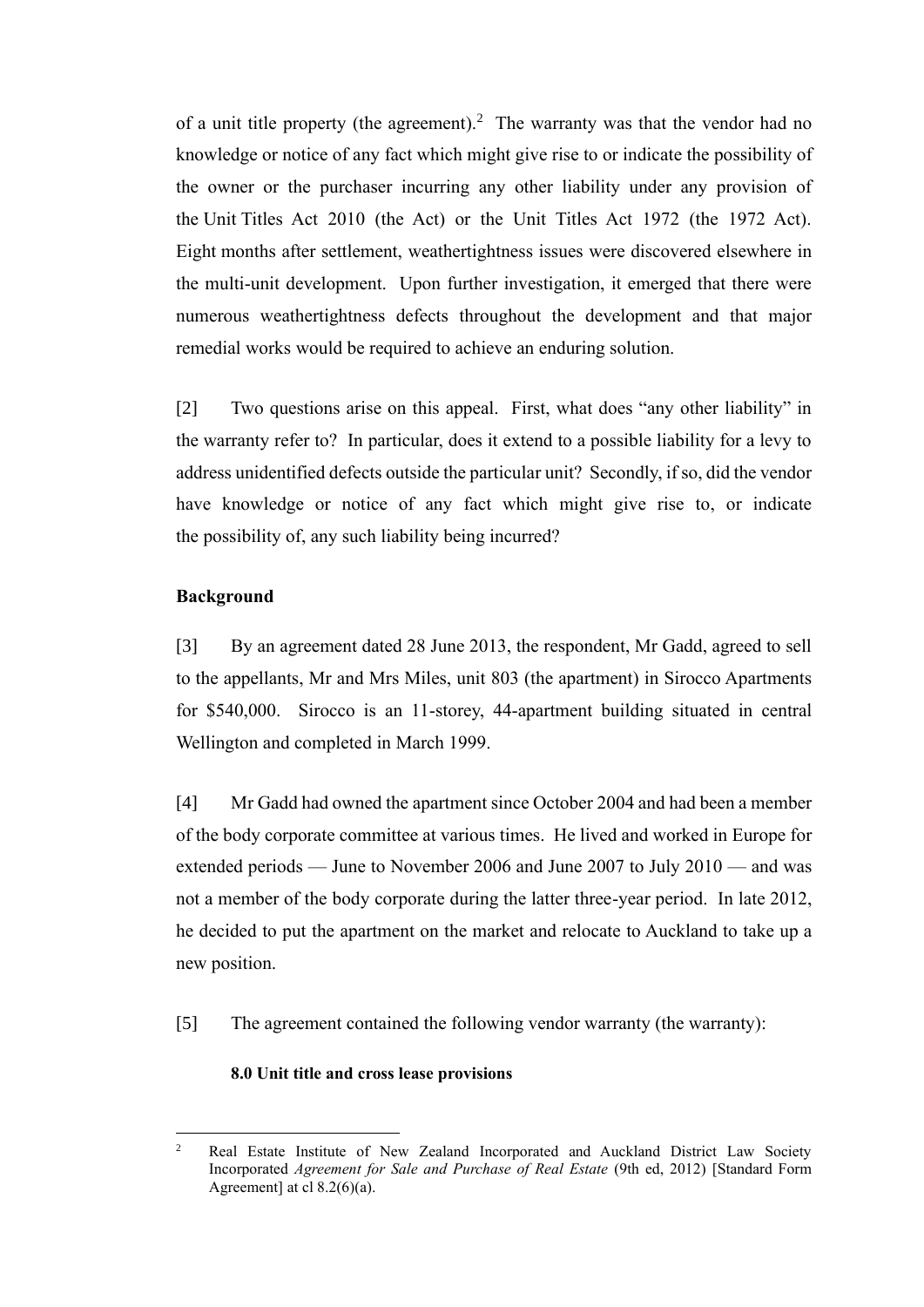#### Unit Titles

…

- 8.2 If the property is a unit title, the vendor warrants and undertakes as follows:
	- …
	- (6) The vendor has no knowledge or notice of any fact which might give rise to or indicate the possibility of:
		- (a) the owner or the purchaser incurring any other liability under any provision of [the Act] or [the 1972] Act]; or

…

[6] The Miles did not make the agreement conditional on obtaining a satisfactory land information memorandum, but it was conditional on solicitor's approval of title, finance, a satisfactory valuation report and, if recommended by the valuer, a building report.

[7] The Miles obtained a valuation report from CBRE Valuations Pty Ltd (CBRE) dated 1 July 2013 assessing the current market value of the apartment at \$535,000 (including chattels). CBRE noted that the valuation was based on a number of critical assumptions, including:

#### **Critical Assumptions**

- The subject dwelling is of a design and materials that the Market associates with potential weathertightness issues. Any such potential issues are largely built into sales of other properties of similar design and construction.
- That a builders report would not reveal any weathertightness issues that may impact negatively on the condition or value of the subject property.

…

[8] CBRE commented favourably on the condition of the building following their inspection:

#### **Condition & Repair**

This building was constructed in an era and of materials that are associated with leaking buildings. We have not been provided with a builders report however we understand from the Body Corporate Manager that there have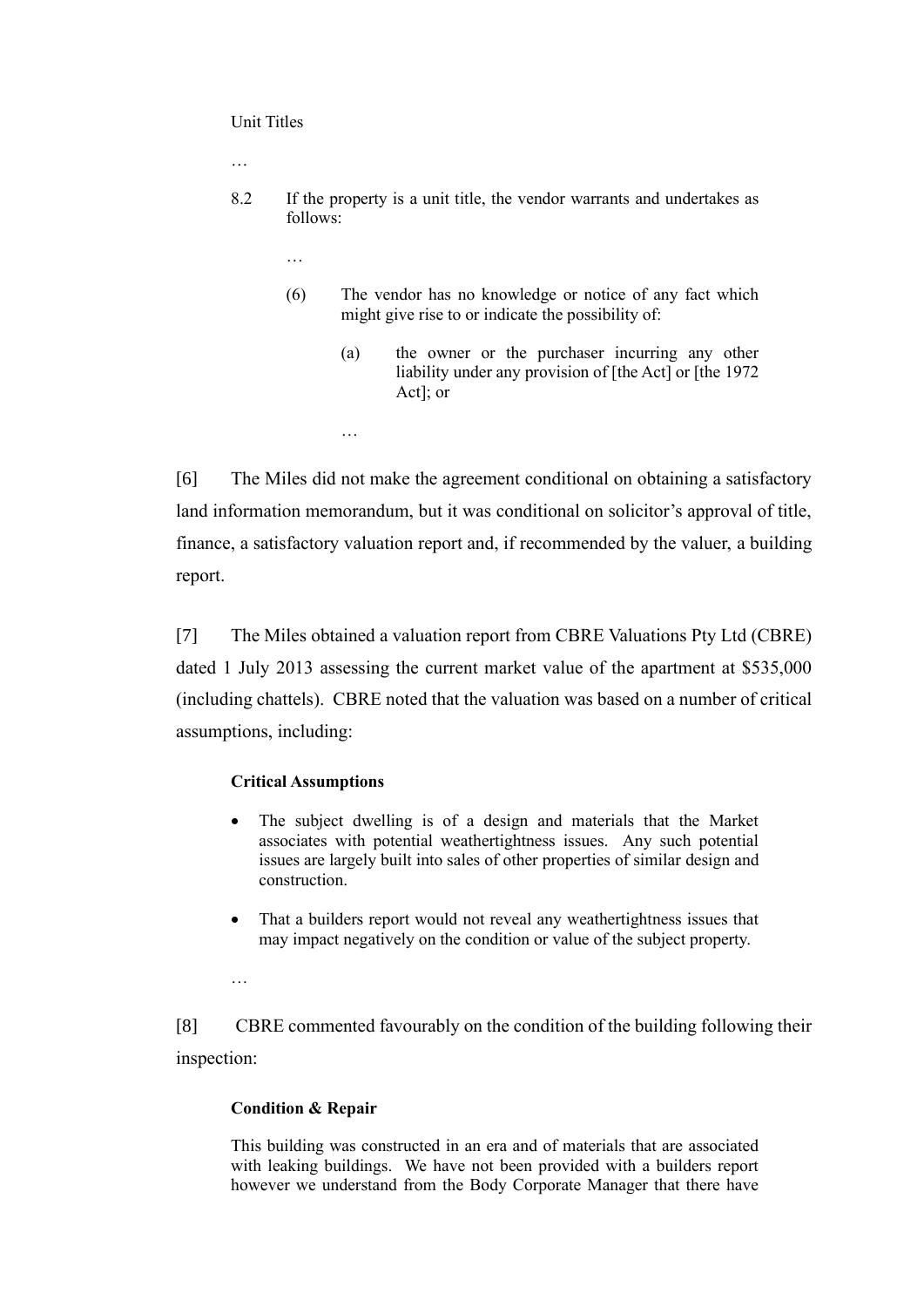been no instances of leaking in the building. The top level decks have been tiled to prevent leaking and the walk ways have been resurfaced. From our onsite inspection we noted that the exterior appeared in good condition with no obvious signs of cracks or water penetration. The foyer and common areas are clean and well presented. *Refer: Critical Assumptions*.

[9] The Miles were satisfied with this report and did not commission a building report. The agreement settled on 24 July 2013 and Mr Miles was appointed a member of the body corporate committee the following month.

…

[10] Eight months later, in early April 2014, Plastercoat Services Ltd discovered rotten timber under the rain head of the deck to another apartment while carrying out scheduled maintenance on minor cracks in the façade of the building. Le Celebre Ltd, a building contracting company that had previously carried out maintenance work on the building, was called to investigate. After removing the exterior cladding in this area, they found the underlying timber was rotten with water damage extending down as far as the car park level. Le Celebre reported these findings to the body corporate secretary on 1 May 2014.

[11] Silvester Clark Ltd, consulting engineers, were engaged to assess the condition of the external envelope of the building. They reported in September 2014 that it was possible 40 per cent of the cladding had moisture penetration, with corresponding deterioration of timber and steelwork. They recommended a larger scale inspection be carried out.

[12] At the annual general meeting of the body corporate on 12 November 2014, the body corporate committee's recommendation to raise a special levy of \$500,000 to fund further investigations and some initial repair work was approved.

[13] Maynard Marks Ltd, property and building consultants, were engaged to investigate the extent of the damage and assess the scope of the required remedial works. They reported on 1 July 2015 that there were numerous weathertightness defects in the building and the only viable repair option was to fully re-clad the entire building, including roofs and balconies. The estimated cost of this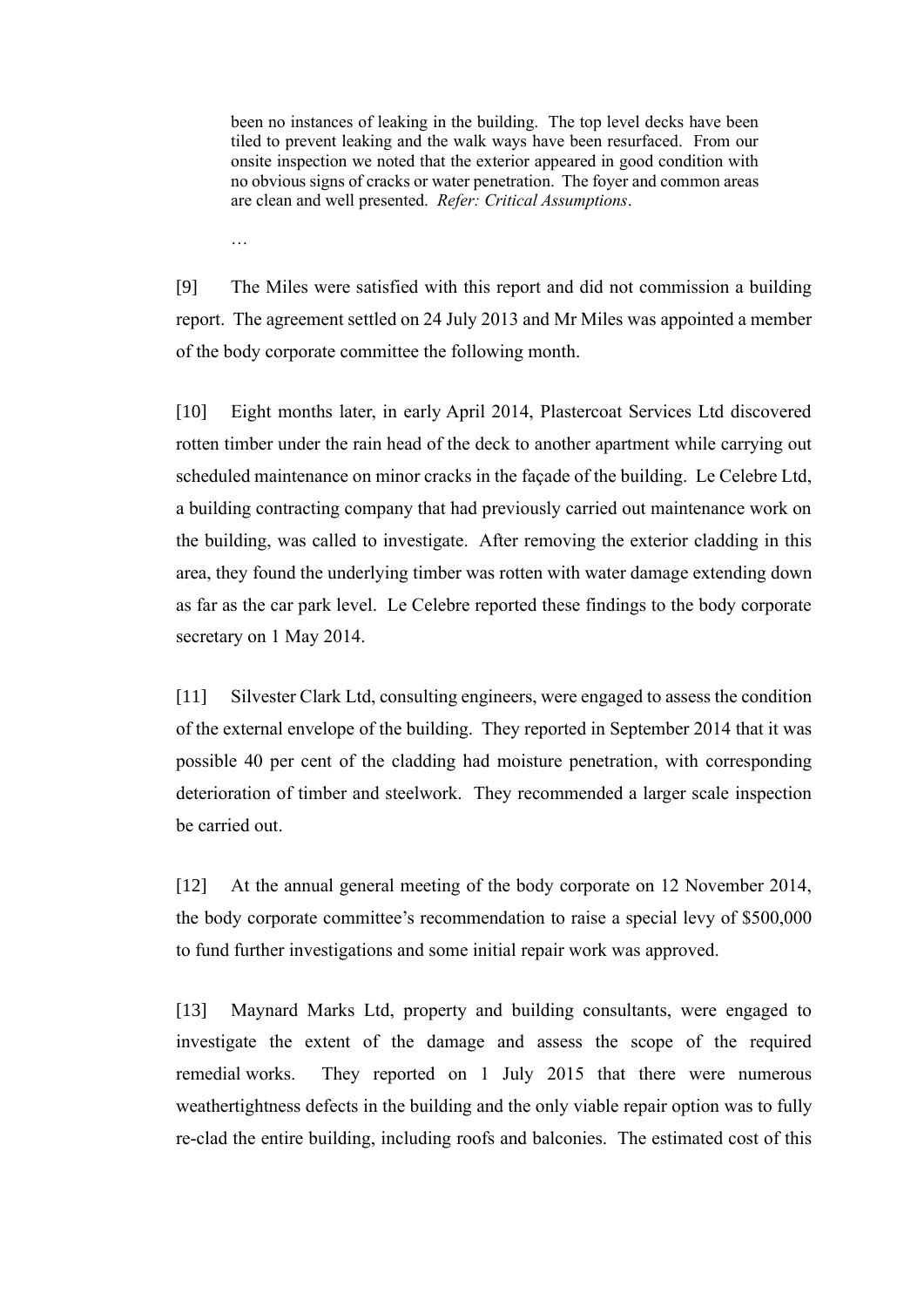work was \$10.1 million (including GST). The main weathertightness defects were summarised as follows:

- Inadequately weatherproofed roof to wall junctions, including to projecting fire spandrels
- Steel framed balcony penetrations to fire spandrels and balcony to wall junctions
- Inadequate cladding clearance above external surfaces, including a lack of draining at cladding base details
- Unprotected fibre-cement cladding sheets to the horizontal surfaces of the balustrade and inter-tenancy walls
- Poorly formed cappings to the balustrade walls adjoining the enclosed rooftop balconies
- Unprotected retaining wall junctions with inter-tenancy balustrade walls to lower level apartments on the west elevation
- Inadequately weatherproofed joinery openings, including a lack of visible jamb and sill flashings

[14] Further reports were obtained from other consultants between September 2017 and May 2019 which confirmed the extensive repair work required and the escalating costs of carrying out this work. The most recent cost estimate to remediate the building at the time of the trial in November 2020 was approximately \$22 million. The body corporate has, so far, decided not to remediate the building.

[15] Mr and Mrs Miles commenced proceedings against Mr Gadd in the High Court at Wellington on 27 June 2019 (immediately prior to the expiry of the limitation period) alleging a breach of the warranty.

[16] The Miles sold their apartment for \$305,000 in May 2020 (\$235,000 less than they paid for it seven years earlier).

### **The pleadings**

[17] In their fourth amended statement of claim, the Miles claimed that as a result of Building Issues (as defined) having been referred to at body corporate meetings Mr Gadd attended and in minutes he received, he had "knowledge or notice of facts which might have given rise to or indicated the possibility of" the owner of the unit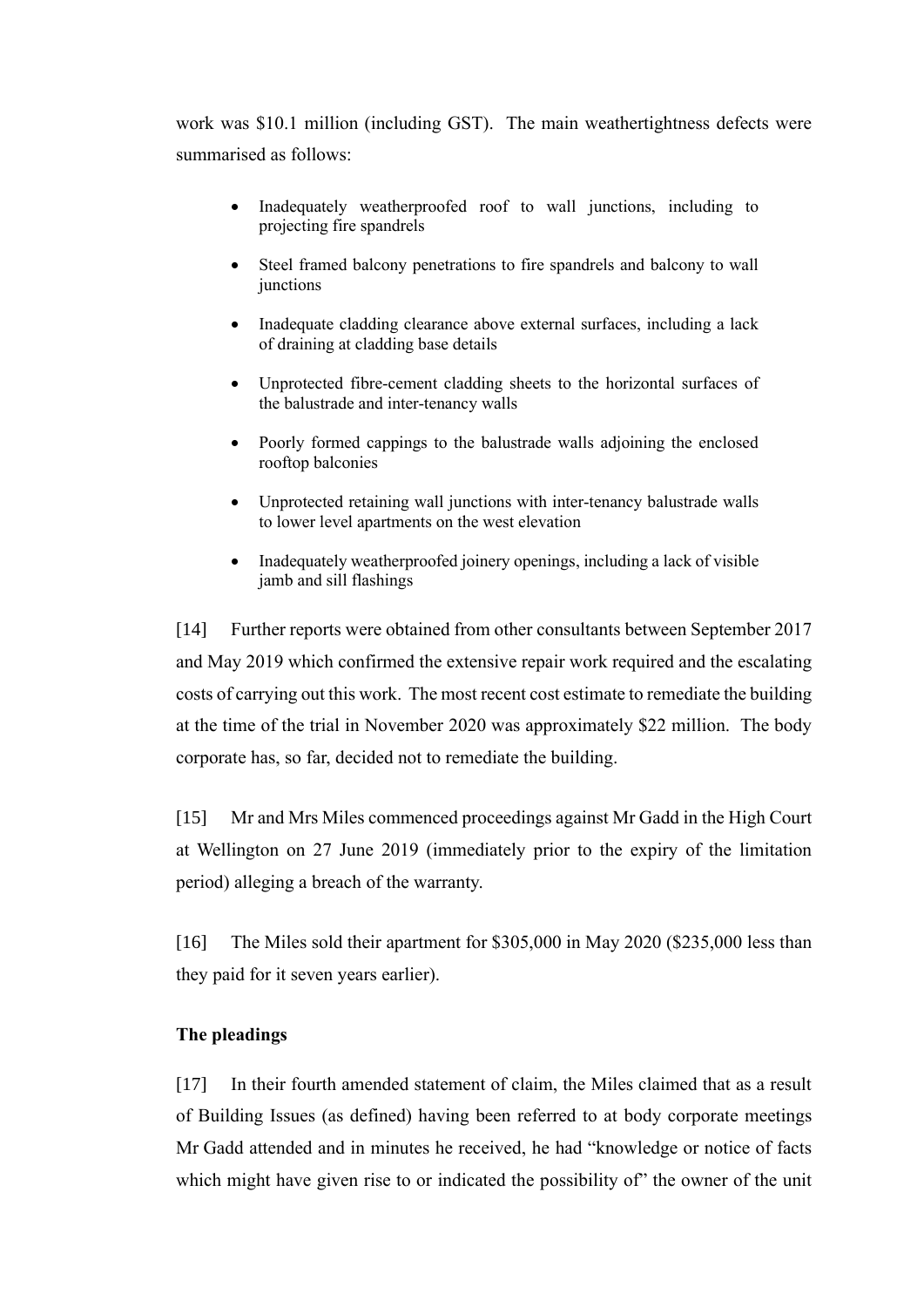being levied to cover the costs of further investigations into the "Building Issues" and to fund any remedial works. $3$  He therefore breached the warranty. The Miles cast the net widely in their definition of "Building Issues" (particularised in 23 paragraphs with 70 subparagraphs) by referring to minutes, management reports and emails containing any reference to a building or maintenance issue over an eight and a half year period from 7 December 2004 to 20 June 2013.

[18] The Miles said they would not have purchased the apartment if they had notice of any of these matters. They claimed the apartment would have had a current market value of \$992,000 if Sirocco had been constructed without the defects. Working from the premise that the warranty was equivalent to an assurance that Sirocco had been constructed without defects, they sought recovery of \$687,000 (\$992,000 less \$305,000) plus \$18,852.32, being their share of the special levy raised in November 2014 to investigate the extent of the defects initially identified in May 2014. The Miles also claimed general damages of \$30,000 for stress, anxiety and inconvenience.

[19] Mr Gadd denied breaching the warranty. He acknowledged in his statement of defence that he was aware that parts of the building required repair, but said he was not aware of any reason why this would not be addressed through normal maintenance and paid for in the ordinary course with funds available to the body corporate. He said no additional levies were contemplated at the time of the agreement.

### **High Court judgment**

[20] Clark J correctly noted that the date for assessment of any relevant knowledge for the purposes of the warranty was the date of the agreement, 28 June 2013.<sup>4</sup> The Judge considered that the question, objectively assessed, was what Mr Gadd knew or had notice of, taking into account he was a career civil servant with no specialist knowledge of building and construction.<sup>5</sup> Construing the warranty in context,

<sup>3</sup> The Miles also claimed Mr Gadd breached warranties relating to repair works he had carried out on the balcony of the apartment (cl  $(6.2(5))$ ) and the warranty in cl  $(8.2(6)(b))$  as to his knowledge of the possibility of proceedings being instituted by or against the body corporate. The dismissal of these claims is not challenged on appeal.

<sup>&</sup>lt;sup>4</sup> High Court judgment, above n 1, at [117(b)].

At  $[117(c)].$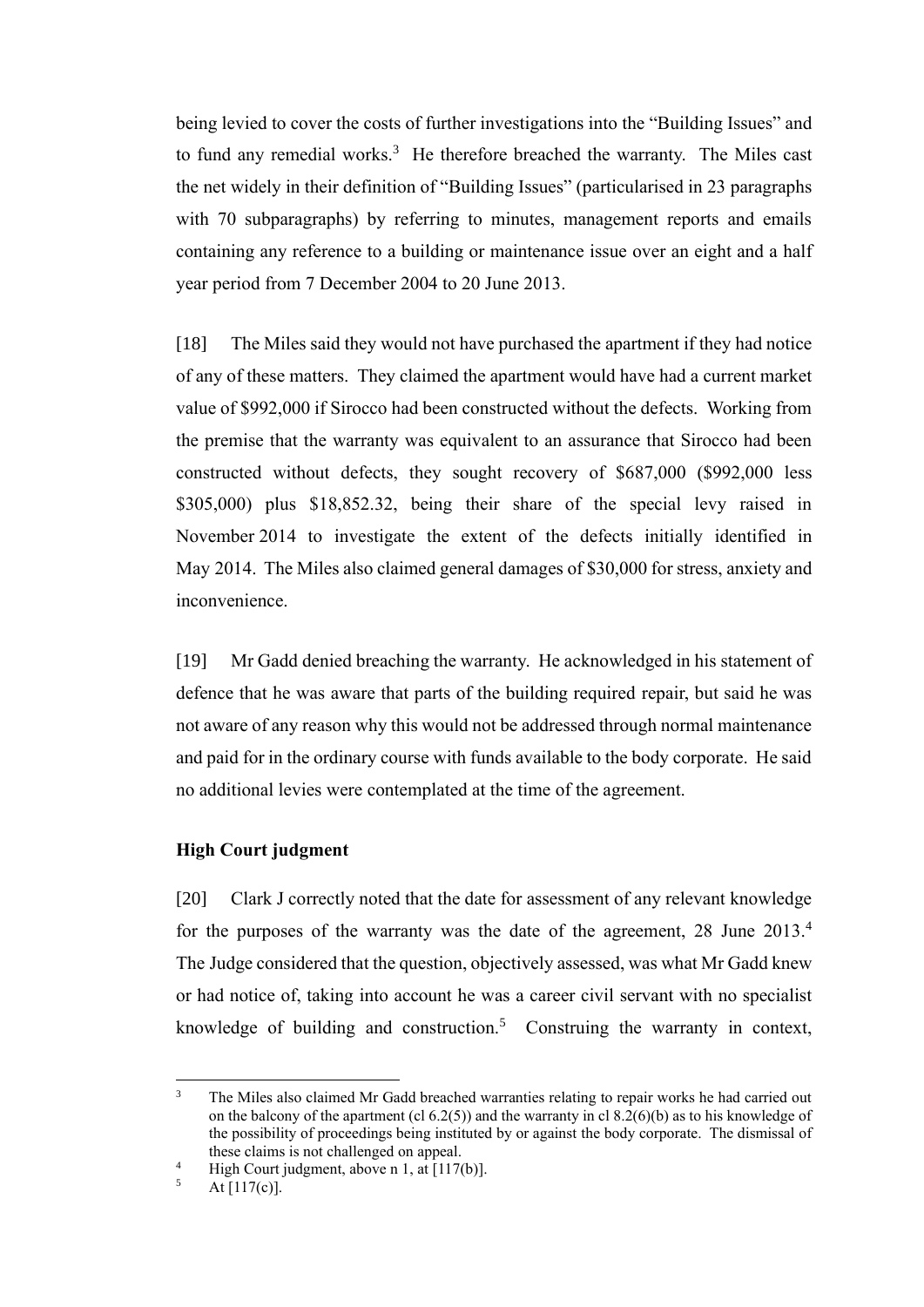the Judge found it was limited to actual knowledge or notice of facts giving rise to the possibility of a liability under either of the Acts "in relation to the owner's unit":

[165] Clause 8.2(6) does not expressly state that the potential liability to be disclosed is a liability relating only to the owner's specific unit. That said, these documents are precedent forms to assist parties and their legal advisers in navigating the various requirements and intricacies of the transactions in which they are engaged. It is not to be expected that they will be drafted with the precision required of legislation. Parties to a property transaction may, after all, amend a standard form agreement in any way they choose.

[166] A sensible reading of cl 8.2(6) in the context of the other warranties in cl 8.2, and alongside the pre-contract and pre-settlement disclosure requirements, which I have not discussed but which involve the provision of extensive information to a purchaser, strongly suggests its scope is limited to actual knowledge or notice of a fact giving rise to the possibility of a liability under either the 1972 Act or [the Act] in relation to the owner's unit. The equivalent provisions in [the Act] of ss 14, 33 and 34 in the 1972 Act are, respectively, ss [142(6)], 126 and 127.

[21] However, the Judge went on to consider whether Mr Gadd had relevant knowledge or notice assuming, contrary to her finding, that the warranty had the broader scope contended for by the Miles.<sup>6</sup> The Judge noted that, despite the extensive pleading of sources of information allegedly giving rise to notice on his part, Mr Gadd was cross-examined on only a limited number of documents.<sup>7</sup> The Judge therefore focused on these, addressing each in turn.<sup>8</sup> She summarised Mr Gadd's evidence regarding these matters, which she accepted, in the following way:

[125] In relation to the reports and meetings and minutes about which Mr Gadd was actually aware, his evidence was that he regarded the issues that were brought up over the years as confined to a handful of apartments and were to be expected with a large complex such as Sirocco. He understood that the problems that existed for this handful of apartments [were] not systemic across the building and that the issues were addressed within the available financial resources of the Body Corporate.

[22] In rejecting the claim for breach of the warranty, the Judge made the following overall findings:

[171] Putting aside the fact that Mr Gadd had no knowledge of some of the documents while he was resident overseas, the substantive point is that while the documents are most likely to be probative of the fact there were

 $^{6}$  At [118] and [178].

 $\frac{7}{8}$  At [124].

At [126]–[149].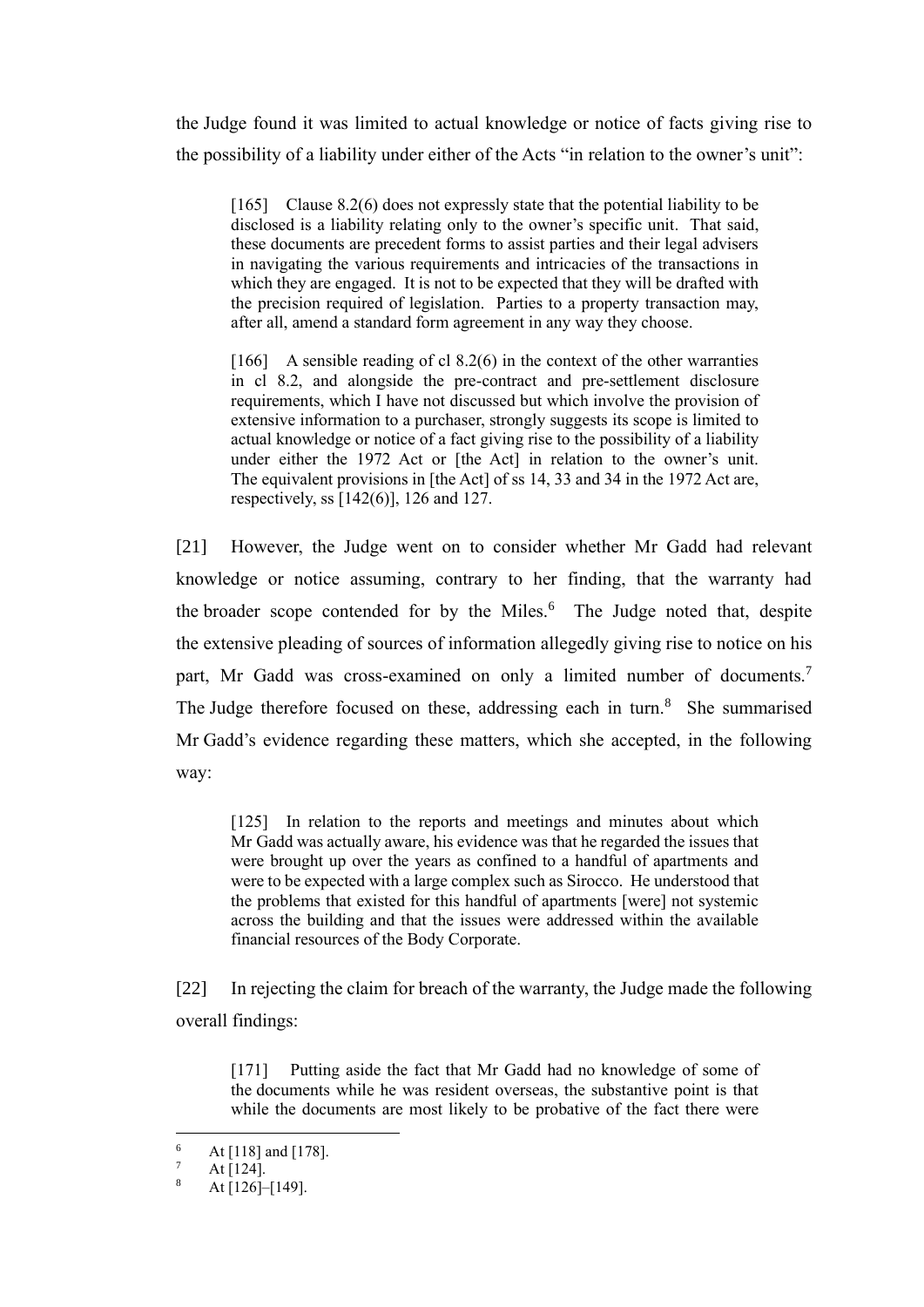particular issues with particular apartments, the documents did not, either individually or in combination, prove the point the plaintiffs plead. The documents do not prove that Mr Gadd had knowledge of the possibility of special levies being struck to cover the costs of investigating or remediating a leaky building or of possible proceedings by the Body Corporate to recover monies expended on such works.

…

[177] I have concluded that cl  $8.2(6)(a)$  constitutes a unit specific warranty that the vendor has no knowledge or notice of any fact which might give rise to, or indicate the possibility of, liability arising under [the Act] or the 1972 Act in relation to the apartment the vendor owns. Sections [14], 33 and 34 of the 1972 Act, and ss [142(6)], 126 and 127 of [the Act] are examples of provisions under which such a potential liability might arise. Mr Gadd had no such liability before or after sale.

[178] Even if the warranty has a broader effect, Mr Gadd did not have the knowledge or notice that the plaintiffs claim he possessed. Mr Gadd understood that some apartments had issues with leaking but that those issues had either been addressed or were being addressed. Importantly, he understood that the costs for repairs were borne either by individual owners or, in the normal way, by the Body Corporate and that maintenance costs would be addressed via the annual process of reviewing the budget for the long term maintenance plan. In other words, Mr Gadd did not have notice of any fact that indicated to a reasonable vendor in his position the possibility that he or a purchaser might incur any (relevant) liability under [the Act] or [the] 1972 Act.

[23] The Judge gave detailed reasons why she considered Mr Gadd's understanding of the state of affairs at Sirocco was objectively reasonable.<sup>9</sup> The Judge concluded that the Miles had not established on the balance of probabilities that Mr Gadd had notice or knowledge of any fact within the terms of the warranty irrespective of how it should be construed.<sup>10</sup>

### **Grounds of appeal**

[24] Mr Easton, for the Miles, raises two grounds of appeal. First, he argues that the Judge was wrong to limit the warranty in cl  $8.2(6)(a)$  to the possibility of a liability under the Acts "in relation to the owner's unit". He points out there are no such limiting words in the warranty. He contends the warranty covers the whole development and would include knowledge of the possibility of levies being raised to investigate and repair ongoing leaks and damage to Sirocco. Secondly, he challenges

 $^{9}$  At [179].

At [178] and [180].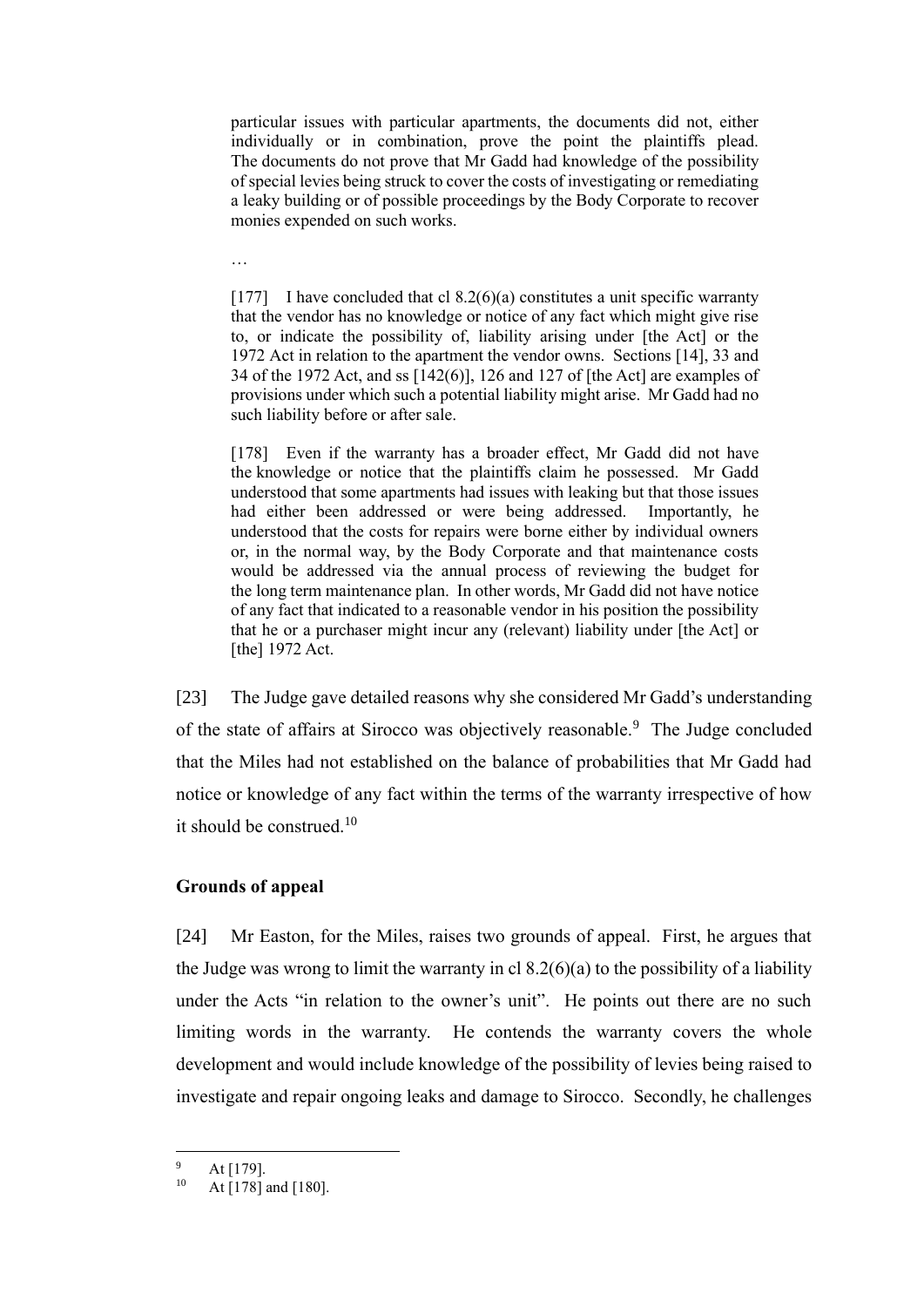the Judge's factual findings that Mr Gadd did not have knowledge or notice of facts that may have given rise to this prospective liability.

# **First issue — What does "any other liability" in the warranty refer to?**

[25] The warranty must be construed objectively in the context of the agreement as a whole and in light of its purpose. The Unit Titles legislation forms part of the relevant context. Although not decisive, the plain and ordinary meaning of the words in this carefully crafted standard form agreement used widely in real estate transactions throughout New Zealand is obviously an important guide to its meaning.

[26] The warranty is one of a suite of warranties contained in cls 8.1 and 8.2 of the standard form agreement that apply to the sale of unit title properties. They abrogate the normal rule of caveat emptor that would otherwise apply. We set them out in full because they provide the immediate context: $11$ 

# **8.0 Unit title and cross lease provisions**

Unit Titles

- 8.1 If the property is a unit title, sections 144 to 153 of the Unit Titles Act 2010 ("the Act") require the vendor to provide to the purchaser a pre-contract disclosure statement, a pre-settlement disclosure statement and, if so requested by the purchaser, an additional disclosure statement.
- 8.2 If the property is a unit title, the vendor warrants and undertakes as follows:
	- (1) Apart from regular periodic contributions, no contributions have been levied or proposed by the body corporate that have not been disclosed in writing to the purchaser.
	- (2) Not less than five working days before the settlement date the vendor will provide:
		- (a) a certificate of insurance for all insurances effected by the body corporate under the provisions of section 135 of the Act; and
		- (b) a pre-settlement disclosure statement from the vendor, certified correct by the body corporate, under section 147 of the Act. Any periodic contributions to the operating account shown in that pre-settlement disclosure statement shall be

<sup>&</sup>lt;sup>11</sup> (Emphasis added).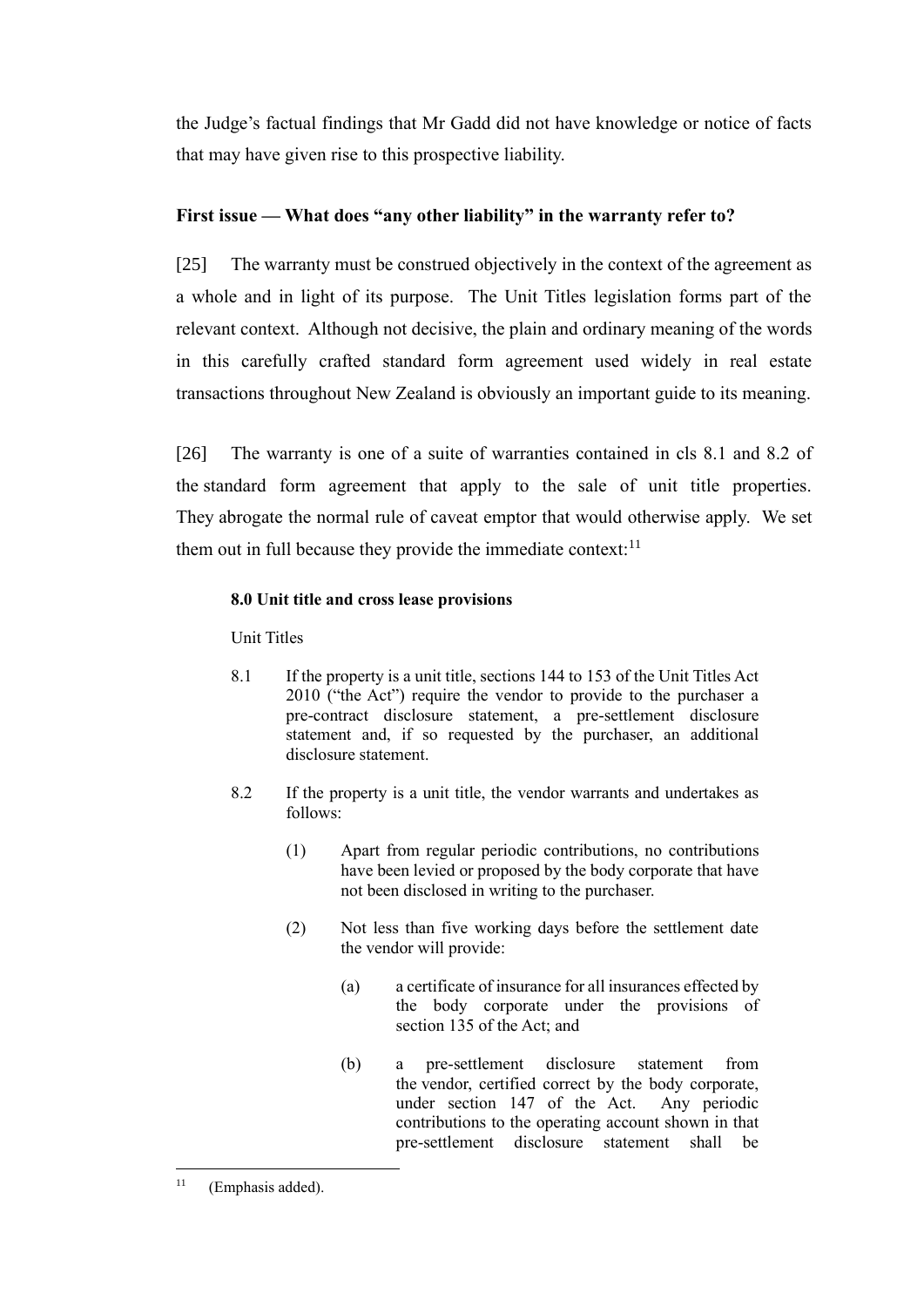apportioned. There shall be no apportionment of contributions to any long-term maintenance fund, contingency fund or capital improvement fund.

- (3) There are no other amounts owing by the owner under any provision of the Act or the Unit Titles Act 1972.
- (4) There are no unsatisfied judgments against the body corporate and no proceedings have been instituted against or by the body corporate.
- (5) No order or declaration has been made by any Court against the body corporate or the owner under any provision of the Act or the Unit Titles Act 1972.
- (6) *The vendor has no knowledge or notice of any fact which might give rise to or indicate the possibility of*:
	- (a) *the owner or the purchaser incurring any other liability under any provision of the Act or the Unit Titles Act 1972*; or
	- (b) any proceedings being instituted by or against the body corporate; or
	- (c) any order or declaration being sought against the body corporate or the owner under any provision of the Act or the Unit Titles Act 1972.
- (7) The vendor is not aware of proposals to pass any body corporate resolution relating to its rules nor are there any unregistered changes to the body corporate rules which have not been disclosed in writing to the purchaser.
- (8) No lease, licence, easement or special privilege has been granted by the body corporate in respect of any part of the common property which has not been disclosed in writing to the purchaser.
- (9) No resolution has been passed and no application has been made and the vendor has no knowledge of any proposal for:
	- (a) the transfer of the whole or any part of the common property;
	- (b) the addition of any land to the common property;
	- (c) the cancellation of the unit plan; or
	- (d) the deposit of an amendment to the unit plan, a redevelopment plan or a new unit plan in substitution for the existing unit plan which has not been disclosed in writing to the purchaser.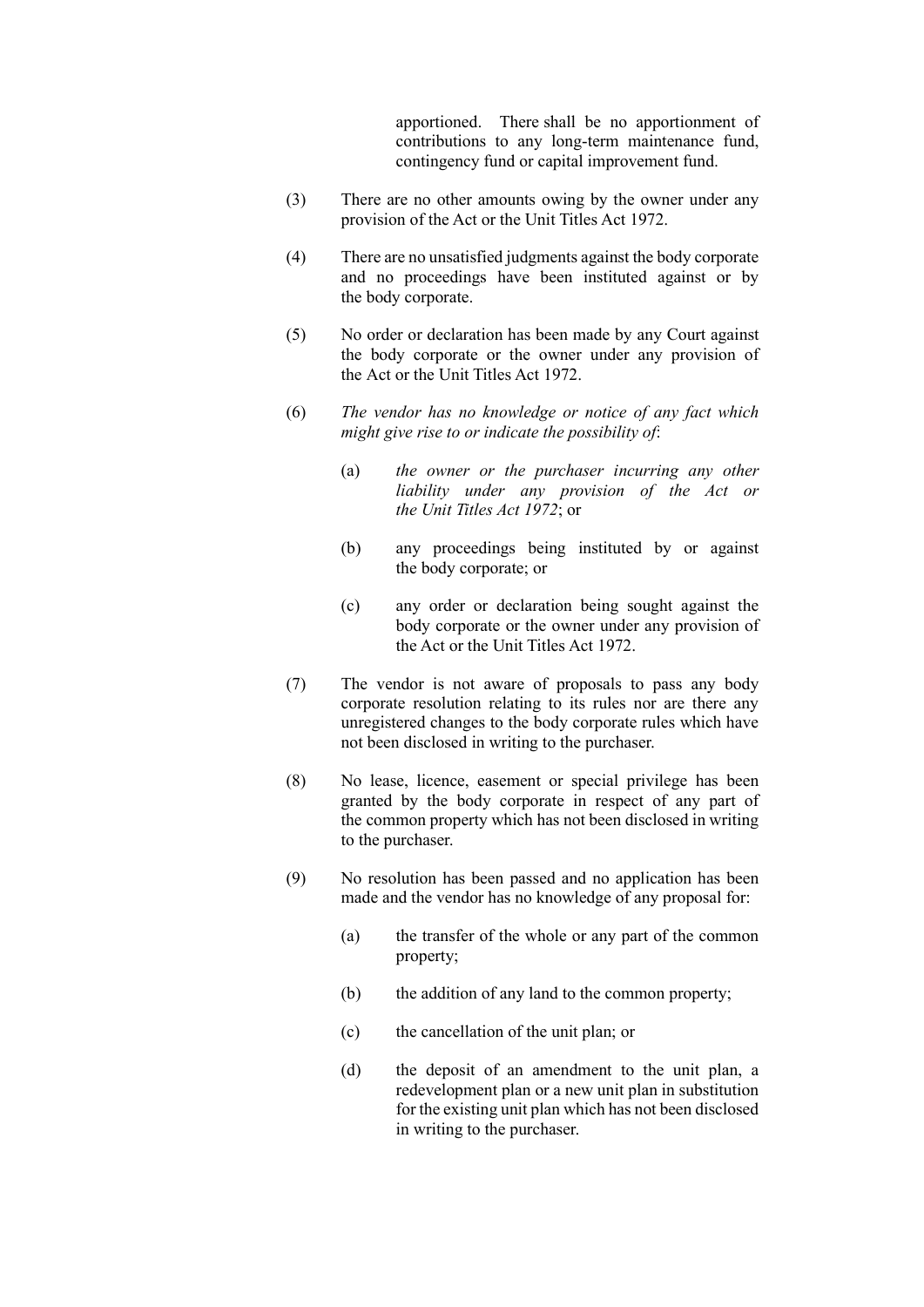#### (10) As at settlement, all contributions and other monies payable by the vendor to the body corporate have been paid in full.

[27] We make four preliminary observations. First, the reference in the warranty (cl 8.2(6)(a)) to "any *other* liability" under any provision of the relevant enactments can only refer to a liability not already covered by the more specific warranties contained in the preceding provisions of the clause. Secondly, the clause refers to "the possibility" of the owner or purchaser "incurring" a liability. Such a liability must be distinguished from existing liabilities already incurred. Thirdly, we note the breadth of the possible liability — *any* other liability under *any* provision of either Act. This is not confined to a liability under any *other* provision of either Act. The wording is broad enough to capture the possibility of the owner (or purchaser) incurring some additional liability under the same provision of either Act, beyond any actual or prospective liability under that provision that has already been covered by an earlier disclosure obligation or warranty. Fourthly, as the Judge observed, there is no express wording in the warranty to the effect that the liability is confined to a liability relating only to the vendor's particular unit.<sup>12</sup> The words "any other liability under any provision of [the Acts]" are apt to describe potential liabilities in relation to any part of the unit title development, including the common areas.

[28] We turn now to consider the liabilities covered by the preceding disclosure obligations and warranties in the clause.

[29] Clause 8.1 of the agreement simply relates the law. The evident purpose of the clause is to draw attention to the pre-contract and pre-settlement disclosure requirements provided for in ss 144 to 153 of the Act and any additional disclosure requested by the purchaser.

[30] Section 146 of the Act requires a pre-contract disclosure statement containing the information prescribed by reg 33 of the Unit Titles Regulations 2011 (the Regulations). This includes the amount of the contribution levied by the body corporate under s 121 of the Act in respect of the unit being sold, the period covered by such contribution, details of maintenance that the body corporate proposes

 $12$  At [165].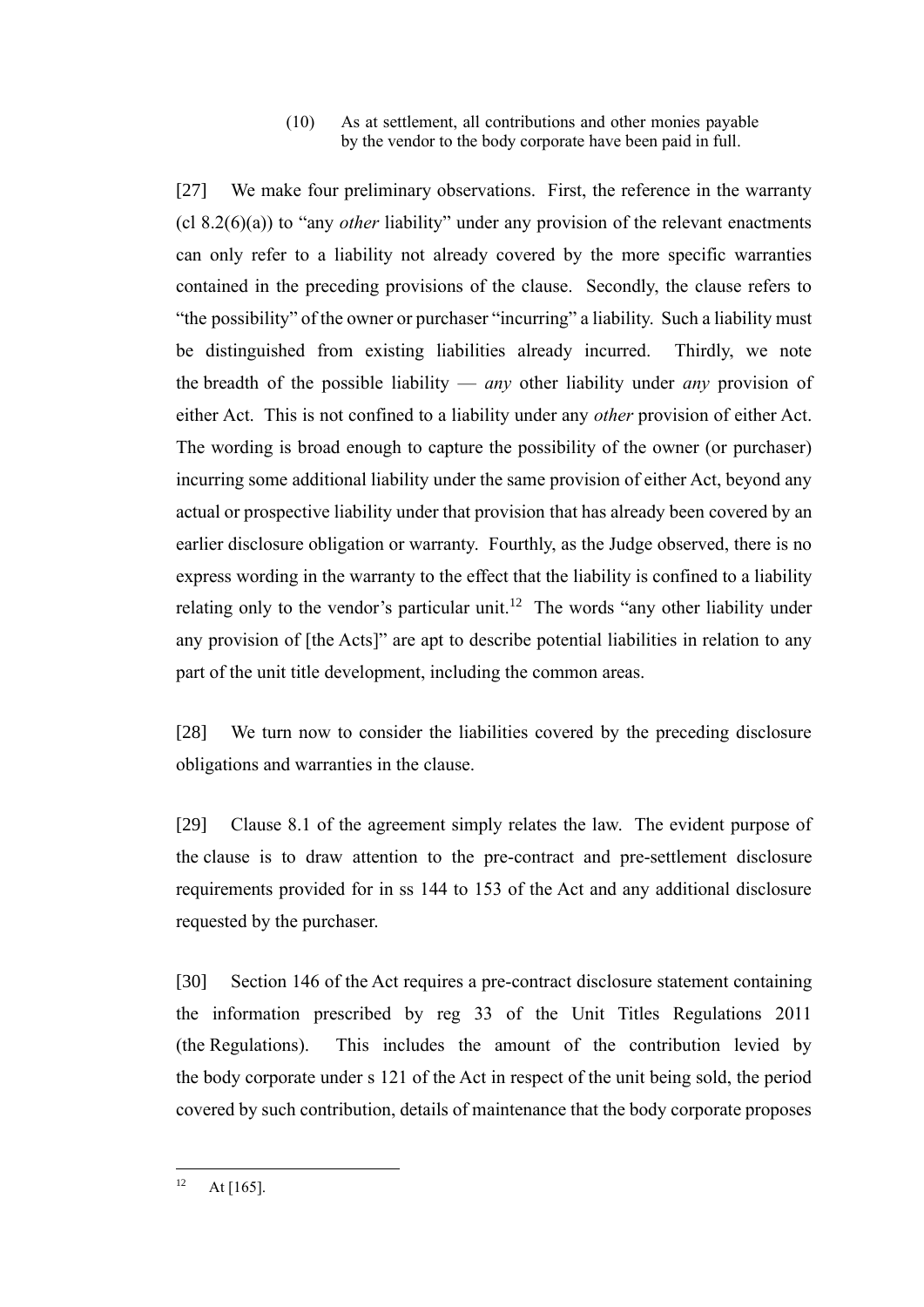to carry out on the unit title development in the year following the date of the disclosure statement, and how the body corporate proposes to meet the cost of that maintenance. The balance of every fund or bank account held or operated by the body corporate at the date of the last financial statement must also be disclosed. This must include the operating account maintained under s 115 of the Act, the long-term maintenance fund required by s 117 and any optional contingency fund or capital improvement fund in terms of ss 118 and 119. Other information required to be disclosed at this stage includes whether the unit or the common property is, or has been, the subject of a claim under the Weathertight Homes Resolution Services Act 2006 or any other civil proceedings relating to water penetration of the buildings in the unit title development.

[31] Section 147 of the Act provides for pre-settlement disclosure of information prescribed by reg 34 of the Regulations. This statement must contain a certificate by the body corporate certifying that the information contained in it is correct.<sup>13</sup> The prescribed information includes the amount of the contribution levied by the body corporate in respect of the unit being sold, the period covered by that contribution, whether the levy has been paid and whether any legal proceedings have been instituted in relation to any unpaid levy. The statement must also include whether any costs relating to repairs to building elements or infrastructure contained in the unit are unpaid and whether there are any proceedings pending against the body corporate in any court or tribunal.

[32] The purchaser may request additional disclosure under s 148 of the Act.

[33] Section 150 requires the vendor to rectify any inaccuracies in any disclosure statement under any of ss 146, 147 and 148. This includes where information was correct when the disclosure statement was given but has since become inaccurate.<sup>14</sup>

[34] Section 153 provides that the purchaser is entitled to rely on the information given under any of these provisions as conclusive evidence of the accuracy of those matters.

<sup>&</sup>lt;sup>13</sup> Unit Titles Act 2010, s 147(3)(b).<br><sup>14</sup> Soction 150(1)(b).

Section 150(1)(b).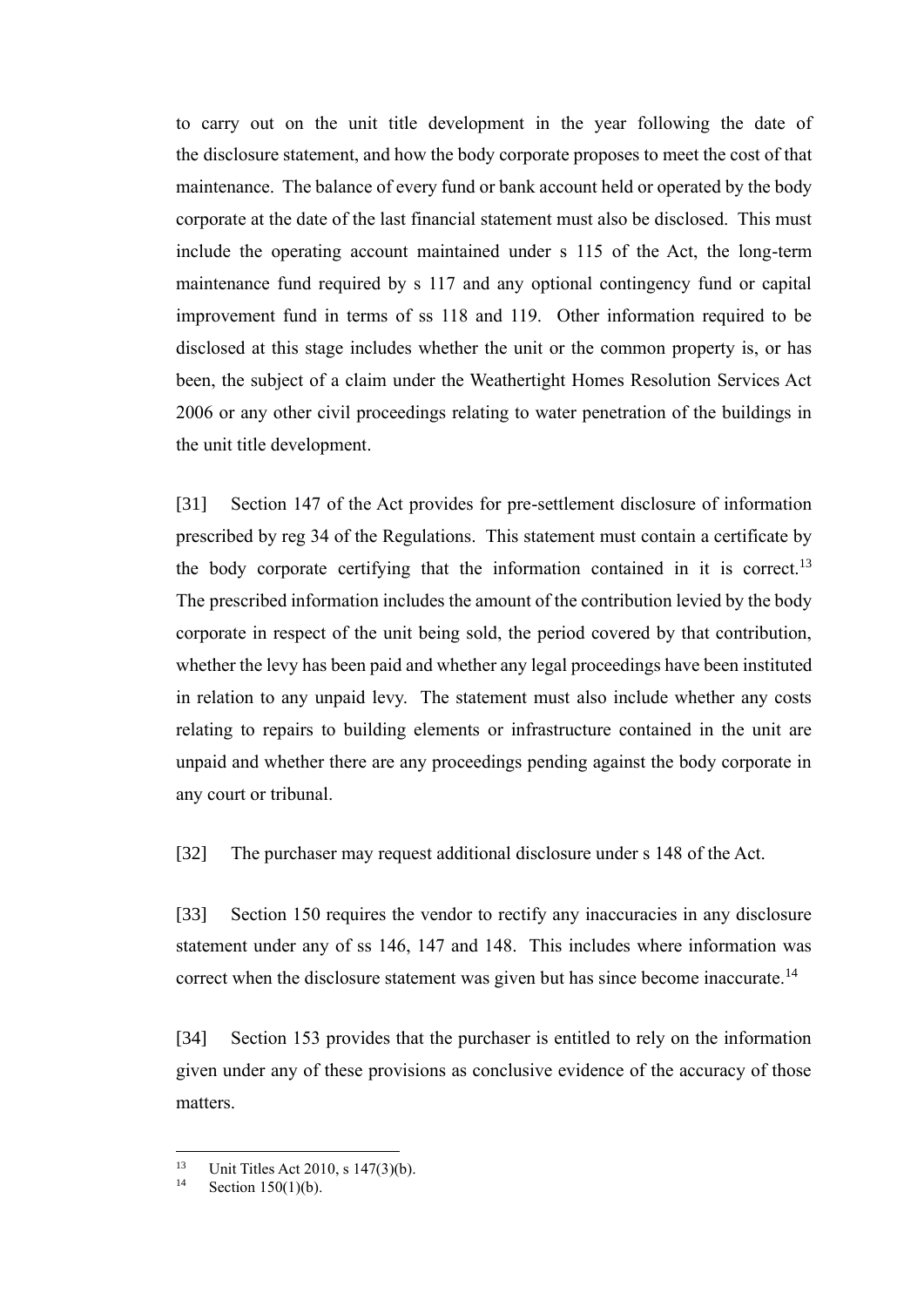[35] It can be seen that the Act provides for reasonably comprehensive pre-contractual and pre-settlement disclosure of, among other things, a purchaser's liability for levies that can be raised under s 121 of the Act. This includes the status of existing levies in respect of the unit, details of all maintenance proposed to be carried out on the development in the coming year and the balances of the operating account and long-term maintenance fund. Specific disclosure as to whether the unit or the common property is or has been the subject of any claim relating to water penetration is also required.

[36] We note that the pre-contractual disclosure provided by Mr Gadd also included copies of the minutes of the annual general meetings of the body corporate for the preceding three years. The Miles made no complaint about the pre-contractual and pre-settlement disclosure and they did not exercise their right to request any additional disclosure.

[37] The statutory disclosure requirements referred to in the agreement are supplemented by the warranties, including that:

- (a) "[a]part from regular periodic contributions, no contributions have been levied or proposed by the body corporate that have not been disclosed in writing to the purchaser"<sup>15</sup> — this is obviously relevant to the purchaser's liability for levies under s 121 of the Act;
- (b) "[t]here are no other amounts owing by the vendor under *any* provision of the Act or [the 1972 Act] $v<sup>16</sup>$  — this could include liability under the following provisions of the Act:
	- (i) s 121 (outstanding levies);
	- (ii) s 126 (including liability for repair work carried out by the body corporate substantially for the benefit of the owner's unit or some of the units);

<sup>&</sup>lt;sup>15</sup> Standard Form Agreement, above n 2, at cl 8.2(1).<br><sup>16</sup> At cl 8.2(3) (emphasis added)

At cl  $8.2(3)$  (emphasis added).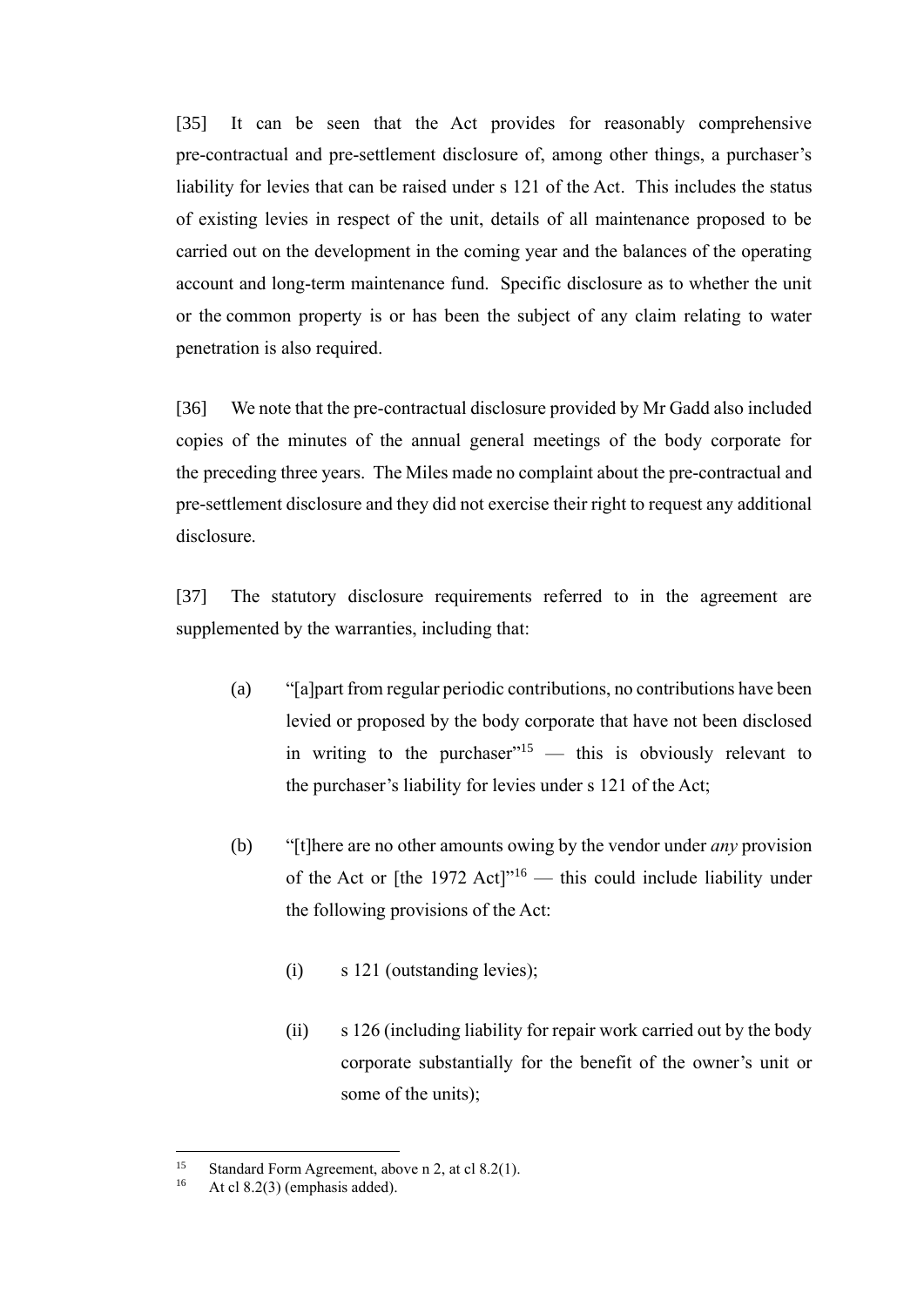- (iii) s 127 (liability for repair work rendered necessary by any wilful or negligent act or omission or any breach of the Act, regulations or body corporate operational rules, by the unit owner, a tenant, lessee, licensee or invitee. This would not necessarily be confined to liability for repairs to the owner's unit);
- (iv) s 138(4) (liability for costs incurred by the body corporate relating to repairs or maintenance of building elements and infrastructure contained in the owner's unit); and
- (v) ss 142 and 143 (including liability in tort or for breach of statutory duty).
- (c) "[t]here are no unsatisfied judgments against the body corporate and no proceedings have been instituted [by or against it]";<sup>17</sup> and
- (d) "[n]o order or declaration has been made by any [c]ourt against the body corporate or the owner under any provision of the Act or [the 1972 Act]".<sup>18</sup>

[38] As discussed, all these liabilities necessarily fall outside the scope of the warranty in cl 8.2(6)(a). Most relate specifically to the owner's unit but not all fall into this category. The more important point is that, with a few exceptions, they concern crystallised liabilities whereas the warranty in cl 8.2(6)(a) is solely concerned with the possibility of any other liability being incurred. We do not consider these prospective liabilities are necessarily confined to the owner's unit. For example, damage to common areas caused by the tortious acts of a unit owner, tenant or invitee, could give rise to a liability, not only for the person who was the owner at the time of the damage, but also for the person who is the owner of the unit at the time proceedings are instituted.<sup>19</sup>

<sup>&</sup>lt;sup>17</sup> At cl 8.2(4).

 $18$  At cl 8.2(5).

Unit Titles Act 2010, s 127(2).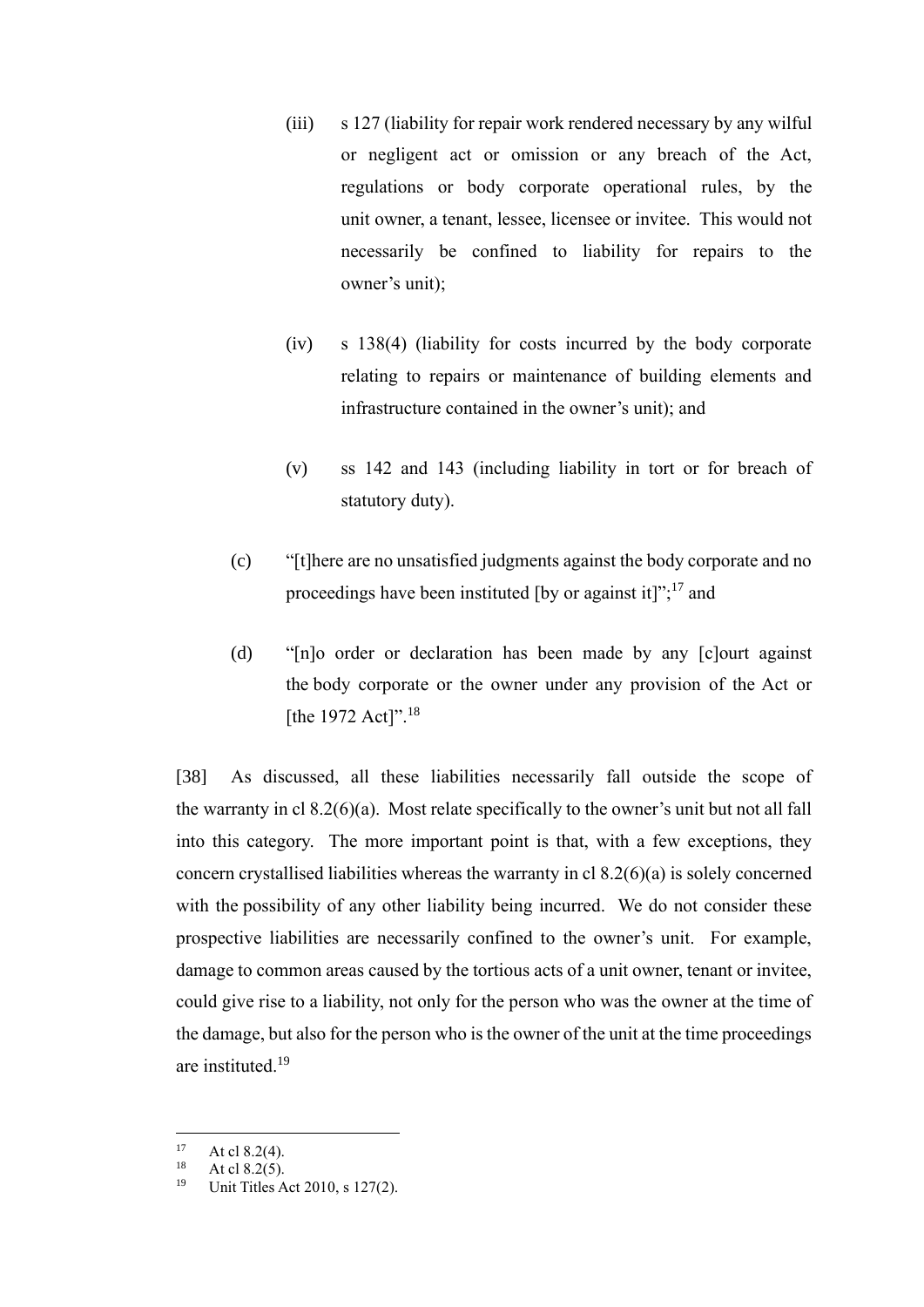[39] The warranty in cl  $8.2(6)(a)$  could also include a prospective liability relating to common areas. So, for example, if the vendor was aware that his or her tenant or invitee had negligently caused significant damage to structural elements of the car park (a common area) that might require a special levy (not yet raised or proposed), this would fit within the scope of the warranty in cl  $8.2(6)(a)$ . In this scenario, the vendor would have knowledge of a fact which might give rise to the possibility of the owner or the purchaser incurring "any other liability" under any provision of the Act, namely s 127. This would be the case notwithstanding the correctness of the vendor's warranty in cl 8.2(3) that there are no other amounts owing by the owner under any provision of the Act at the time of the agreement. Another example would be if the vendor was aware that major earthquake strengthening work to the development was required and the cost was not covered by any existing or proposed levies. This would also fit within the warranty as constituting knowledge of a fact which might give rise to the possibility of the purchaser incurring any other liability, namely liability to pay an undisclosed special levy to fund these works.

[40] For these reasons, we respectfully take a different view to that of the Judge as to the scope of the warranty. We agree with Mr Easton that it is not confined to prospective liabilities relating to the vendor's particular unit and could extend to the possible liability arising out of facts of which, he says, Mr Gadd had knowledge.

[41] However, nothing turns on this because the Judge did not limit her enquiry to whether Mr Gadd had knowledge of potential defects in his particular apartment.<sup>20</sup> Indeed, there was no allegation that there were specific defects in the apartment of which he had knowledge. The Judge fully considered the Miles' allegations concerning Mr Gadd's alleged knowledge of defects elsewhere in the complex.<sup>21</sup> The appeal therefore turns on whether Mr Easton can persuade us to depart from the Judge's findings that Mr Gadd had no knowledge or notice of facts indicating there were systemic weathertightness defects in the building, such that additional levies to investigate and remediate them were a reasonable prospect.

<sup>&</sup>lt;sup>20</sup> High Court judgment, above n 1, at [178].

 $At [179]$ .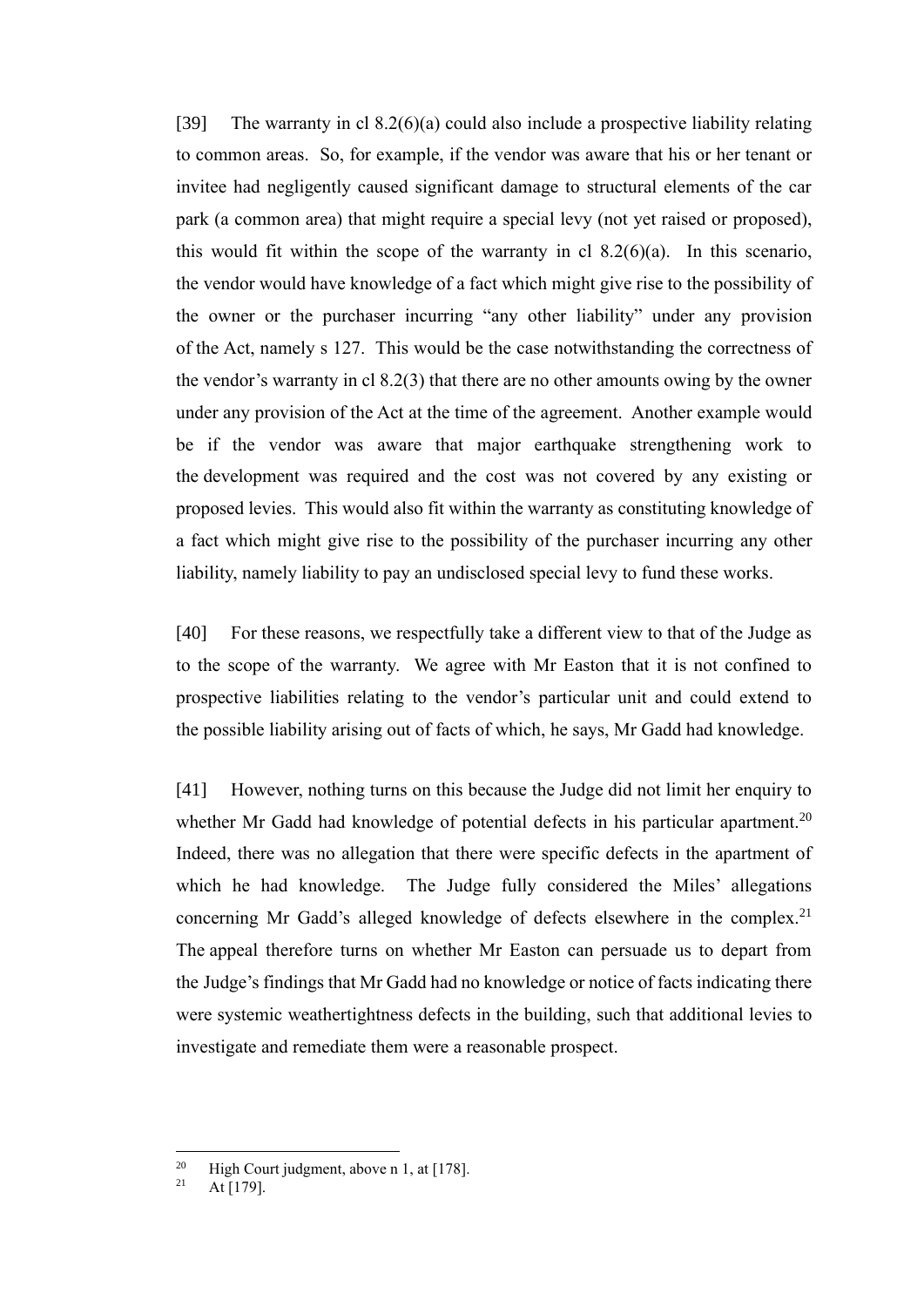### **Second issue — Was the Judge wrong to find that Mr Gadd did not have knowledge or notice of any relevant fact covered by the warranty?**

[42] It is helpful to commence this part of the analysis by quoting the relevant part of the fourth amended statement of claim:

By reason of one or more or a combination of the Building Issues referred to at Body Corporate meetings and/or recorded in Minutes of Body Corporate meetings and/or Reports provided to the Body Corporate Committee, [Mr Gadd] had knowledge or notice of facts which might have given rise to or indicated the possibility of:

- (a) [the apartment] being levied to cover the costs of:
	- (i) further investigations into the Building Issues; and/or
	- (ii) the remedial works;
- (b) proceedings being instituted by the Body Corporate to recover monies expended on the remedial works and/or the Building Issues.

[43] As noted, "Building Issues" were defined to include all building maintenance issues raised at body corporate meetings going back to December 2004. By contrast, "remedial works" referred to work required to remediate the "Defects", being the defects identified by Maynard Marks in their July 2015 report. It is important to bear in mind there is a distinction, not obvious on a cursory reading of the pleading quoted above, between "Building Issues" and "Defects". The remedial works were to address the latter, not the former. The Building Issues were addressed as and when they arose without the need for any special levies. Nevertheless, it was critical to the Miles' claim to demonstrate that knowledge of the Building Issues gave rise to the possibility of a special levy being required to fund investigations and remedial works in respect of the Defects (being the systemic weathertightness defects discovered much later). In summary, the Miles claimed that as at the date of agreement, 28 June 2013, Mr Gadd had knowledge or notice of facts which might give rise to the possibility of levies to investigate and remediate the Defects, as reported by Maynard Marks in July 2015, two years later.

[44] We make the obvious point at the outset that because the assessment of knowledge must be made at the date of the agreement, information received by Mr Gadd concerning the status of the building many years earlier is likely to have little relevance. To illustrate, the definition of "Building Issues" includes the reference in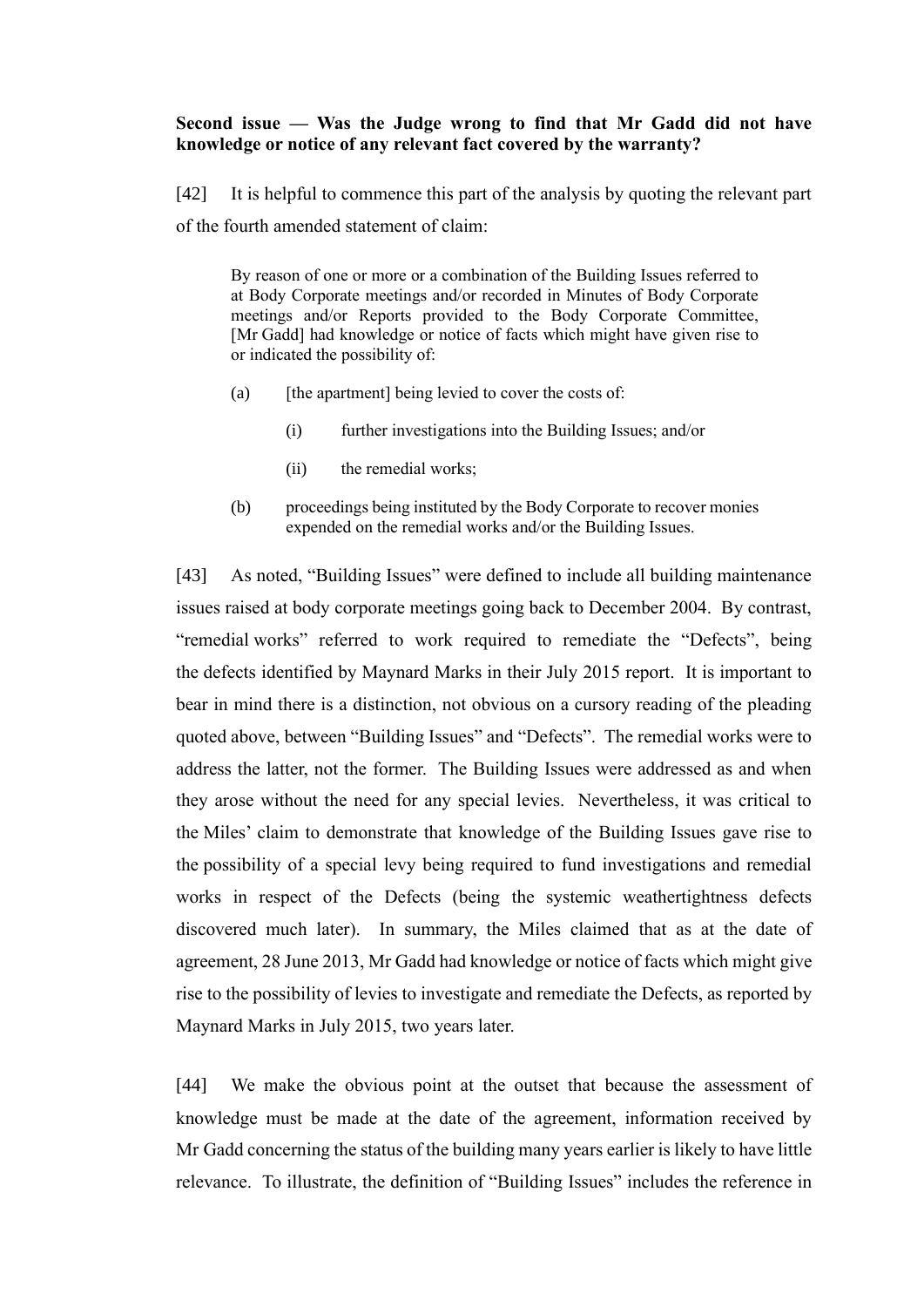the minutes of the annual general meeting of the body corporate held in December 2004 to replacement of flooring on the main walkway on level 6. Remedial work to the walkways on levels 6 and 8 was completed and paid for well before the agreement was signed. There was no possibility of Mr Gadd or the Miles being levied to meet these costs. Moreover, the Defects requiring remedial work do not include these walkways. There is therefore a complete disconnect between knowledge or notice of this fact in 2004 and the possibility of a levy to investigate and remediate other defects reported by Maynard Marks in 2015.

[45] A similar point can be made about many of the other historical Building Issues going back many years before the agreement was entered into. For example, reference was also made in the claim to the minutes of the annual general meeting held on 11 December 2005 recording leaking taps and a toilet in one apartment and a leak in the shower of another apartment. We cannot see how this could be even remotely relevant to the warranty in June 2013. These issues have nothing to do with the systemic weathertightness defects in other areas of the complex.

[46] Mr Gadd was not cross-examined about many of these historical documents referenced in the claim and we consider the Judge was right not to attach any significance to them. $^{22}$ 

[47] Mr Gadd was, however, cross-examined about the minutes of a body corporate meeting in February 2007 which referred to leaks from the deck of apartment 815 causing damage (covered by insurance) to apartments 817 and 818. The minutes also recorded a suggestion by one of the committee members, Mr Greenwood, that "the Body Corporate needs to register the building as a 'leaky building' before the cut off date".<sup>23</sup> Mr Gadd said he understood, based on the information he received, that the problem with the deck of apartment 815 was a localised issue caused by a lack of maintenance and the "registration" suggestion was made in order to meet the specific deadline in case there was a problem in the future.<sup>24</sup> Mr Gadd said the suggestion was not taken further, nor was it mentioned again during the time he was on

<sup>&</sup>lt;sup>22</sup> At [127] – [149].

<sup>&</sup>lt;sup>23</sup> At [127]–[128].

 $At [127][128]$ .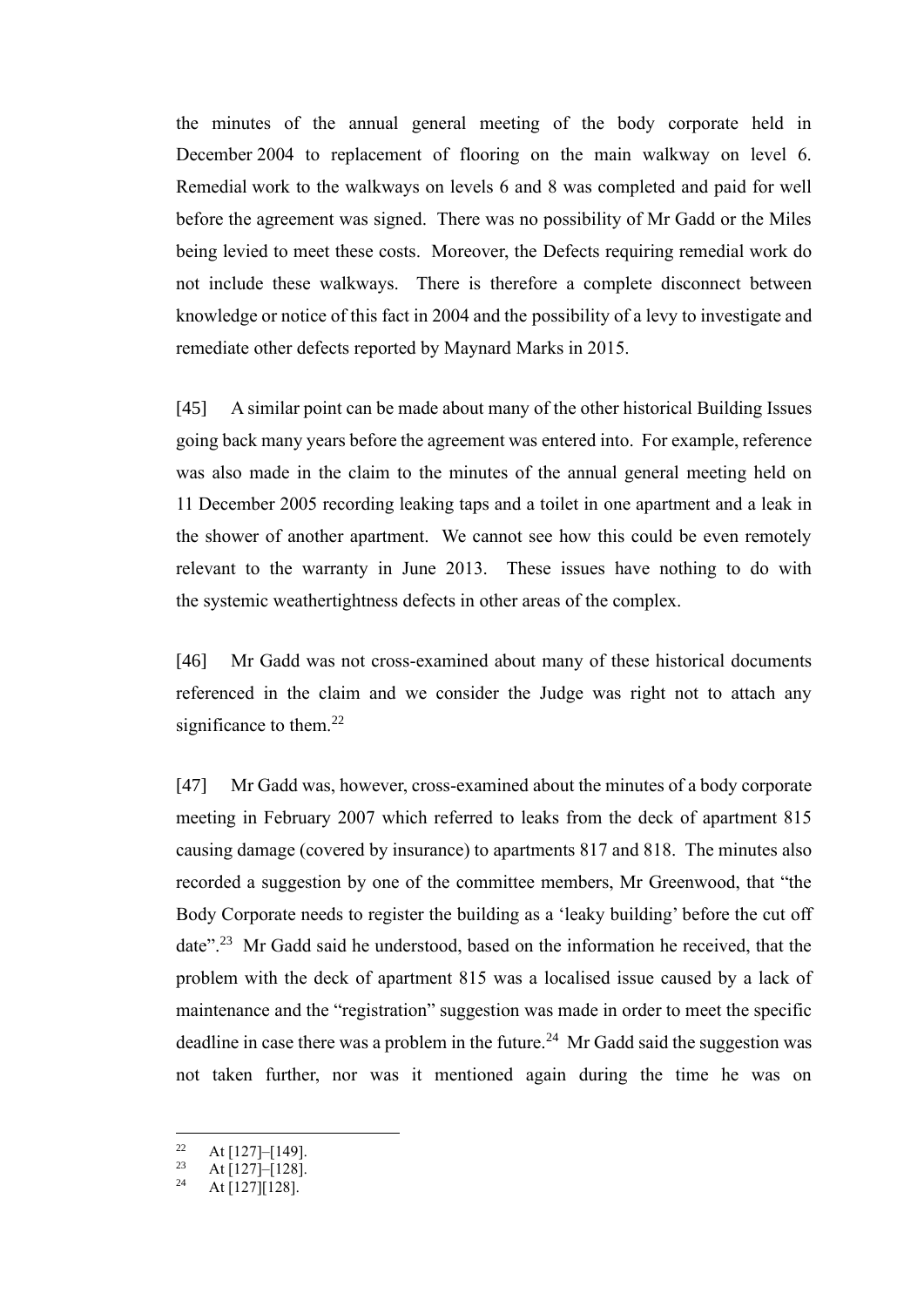the committee. $25$  Mr Greenwood himself, in his capacity as chair of the body corporate, stated at the 2008 annual general meeting that "Sirocco [was] not a leaky building".<sup>26</sup>

[48] We do not consider this suggestion, made in early 2007 by a layperson to protect against the expiry of a limitation period but not pursued, could qualify as knowledge or notice of a "fact" coming within the scope of the warranty given by Mr Gadd in June 2013. We agree with the Judge's assessment of this issue.

[49] Next, Mr Gadd was cross-examined about the minutes of the annual general meeting of the body corporate in June 2007.<sup>27</sup> Mr Gadd was not present at this meeting but the minutes record that one of the owners asked if there was any prospect of obtaining redress from Wellington City Council to recover costs incurred in addressing "continuing problems with the building" given it had "signed the building off". The minutes recorded that the chairperson was to approach the Council, but Mr Gadd did not know whether this was done and no other evidence on the topic was adduced.

[50] It appears that the "continuing problems" with the building related to an earlier discussion recorded in the minutes concerning the leak from the deck of apartment 815 (also mentioned in the February 2007 minutes referred to above). This leak was said to be due to a lack of maintenance by the owners of that apartment and had caused water damage to apartments 817 and 818. The minutes record that major work had been carried out over the past 12 months to remediate these issues, the cost of which was partly covered by insurance (the damage to apartments 817 and 818) and recompense was to be sought from the owners of apartment 815 for the balance.

[51] Costs incurred in 2007 to remediate issues identified then, most of which were covered by insurance with the balance said to be the responsibility of the particular apartment owner, would not objectively be viewed as giving rise to the possibility of a levy being raised more than six years later to investigate other issues not identified until a year after that. The issue in apartment 302 appears not to have been referred to

<sup>&</sup>lt;sup>25</sup> At [128].

 $\frac{26}{27}$  At [129]. At  $[130]$ .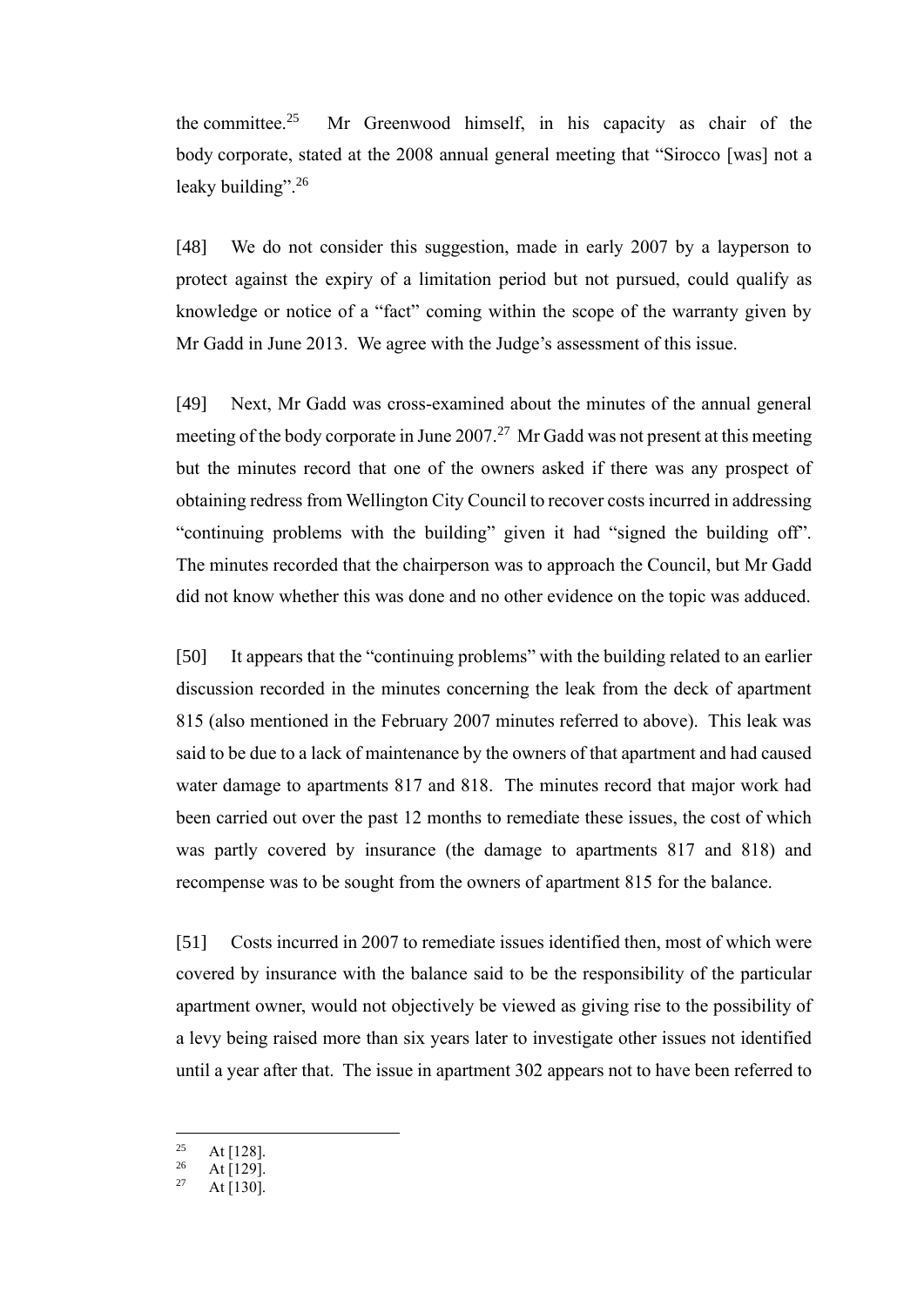in any subsequent minutes or reports, certainly none we were taken to. It seems to us to be irrelevant for present purposes.

[52] The Miles placed considerable emphasis on a report prepared by Regional Property Services Ltd dated 31 January 2009 (RPS report), which was circulated to the body corporate members, including Mr Gadd, by email on 21 March 2012. By way of background, RPS was commissioned by the body corporate secretary in November 2008 to prepare a 10-year fully-costed maintenance schedule for the purposes of establishing a more accurate budget for the building's long-term maintenance plan for the building. RPS provided its report on 31 January 2009. The maintenance plan forecast total expenditure of approximately \$358,000 over the 10-year period allocated across 33 line items, starting with a "General Catchup" in year 1, 2009. Mr Gadd's uncontradicted evidence was that he did not receive this report at the time it was originally prepared (he was living in Milan at that time). The reason for sending this document to the body corporate members in March 2012 was so that they could review the plan and consider future costs and funding requirements in advance of the upcoming annual general meeting. This was part of the process that led to the levies being increased by 18 per cent, as we come to below.

[53] The RPS report divided the maintenance items into two groups — "priority" (specific issues identified such as replacing two tiles, replacing a broken mirror in the pool area and extending a downpipe outside one of the apartments) and "scheduled" (such as periodic cleaning of exterior walls, decks and spoutings). The last-mentioned, but most significant, priority item concerned the Harditex exterior wall cladding, particularly the jointing problems being experienced. This was described as "URGENT WORK". RPS explained that much of the cladding was exposed to the weather and, despite being a generally inflexible system, was "called upon to 'flex' when there are earthquakes or other external forces". They pointed out that the manufacturer stipulated that if this product was to be used above two storeys in height, it should be installed in accordance with a "Specific Design" approved by architects and engineers. RPS did not know whether this had been done, but observed: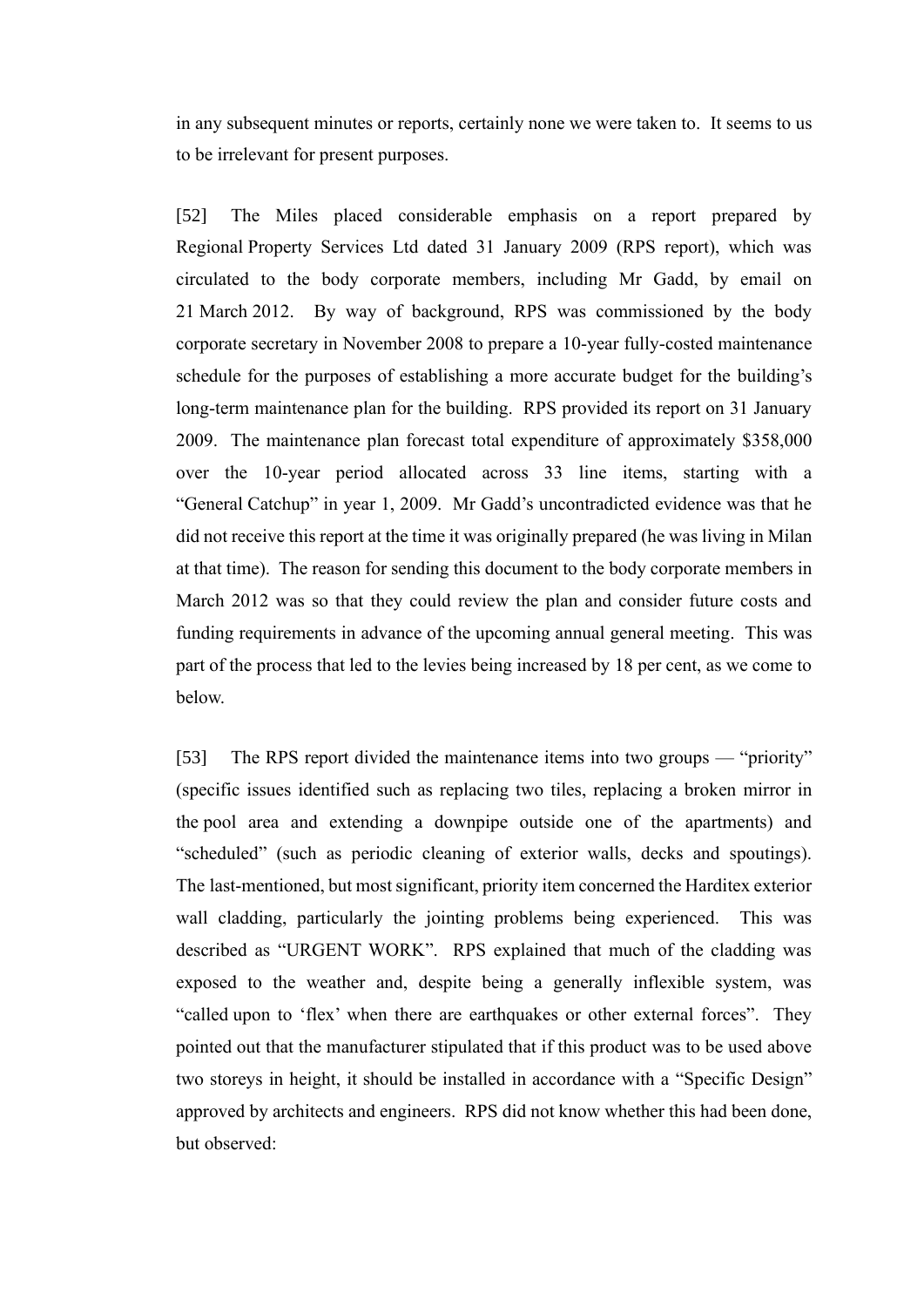Should this be the case with Sirocco, it means that the (mainly) jointing problems are at best an 'inherent defect', at worst, a demonstration and symptom of the effects of faulty workmanship.

I notice that some 'bandaging' with fibreglass and/or other taping has been carried out. Most (but not all) of this is still sound. Much more fibreglass bandaging needs to be done  $-$  if this is the approach you wish to take. In the specialist industry of weathertight remediation to Monolithic claddings, this is called 'Targeted Repairs'. As a first step, this is a wise move because of the need to 'mitigate' possible moisture damage to the framing and the substrate. Unfortunately the backing to this system is a porous Harditex Board and it has now been withdrawn from the market[.]

[54] The version of this report sent to the body corporate committee members in

March 2012 contained updating commentary in red text from the body corporate

secretary. Her comment immediately beneath this passage read as follows:

Checked in 2009, 2010 and 2011 and in good condition – watching brief being kept through Plastercoat Services Ltd.

[55] The RPS report continued:

In the Schedule, I have included a **Budget Allowance of \$45,000.00** and suggest that you act as soon as practicable. This amount (or more) can be spent on targeted repairs – which may include some structural work (e.g. Photo 30). However, the prudent action initially, would be to commission an urgent PRELIMINARY REPORT from a weathertightness expert, in order to 'sample check' the current status of the framing and obtain comment on the options as you move forward. This person would most probably be a member of the Building Surveyors Institute of New Zealand and would carry an appropriate amount of Professional Indemnity Insurance.

An example of such a person would be Thomas Wutzler of Helfen Ltd – although he is usually booked out for several months ahead.

My role in this is simply to discharge my duty by informing you of the situation. Unfortunately, without a Weathertightness Specialist's report, and a definitive course of action, no reliable costs can be calculated at this stage.

[56] The body corporate secretary recorded in red text between these last two paragraphs that she had consulted Mr Wutzler following receipt of the RPS report in 2009 and he supported the approach being taken:

In 2009 I spoke to Thomas [Wutzler] who I have a relationship with on another building and he thinks we are wise to remain keeping a watching brief with Jim Henderson [Plastercoat Services Ltd] and Bill Millar [Weathertight Waterproofing Ltd].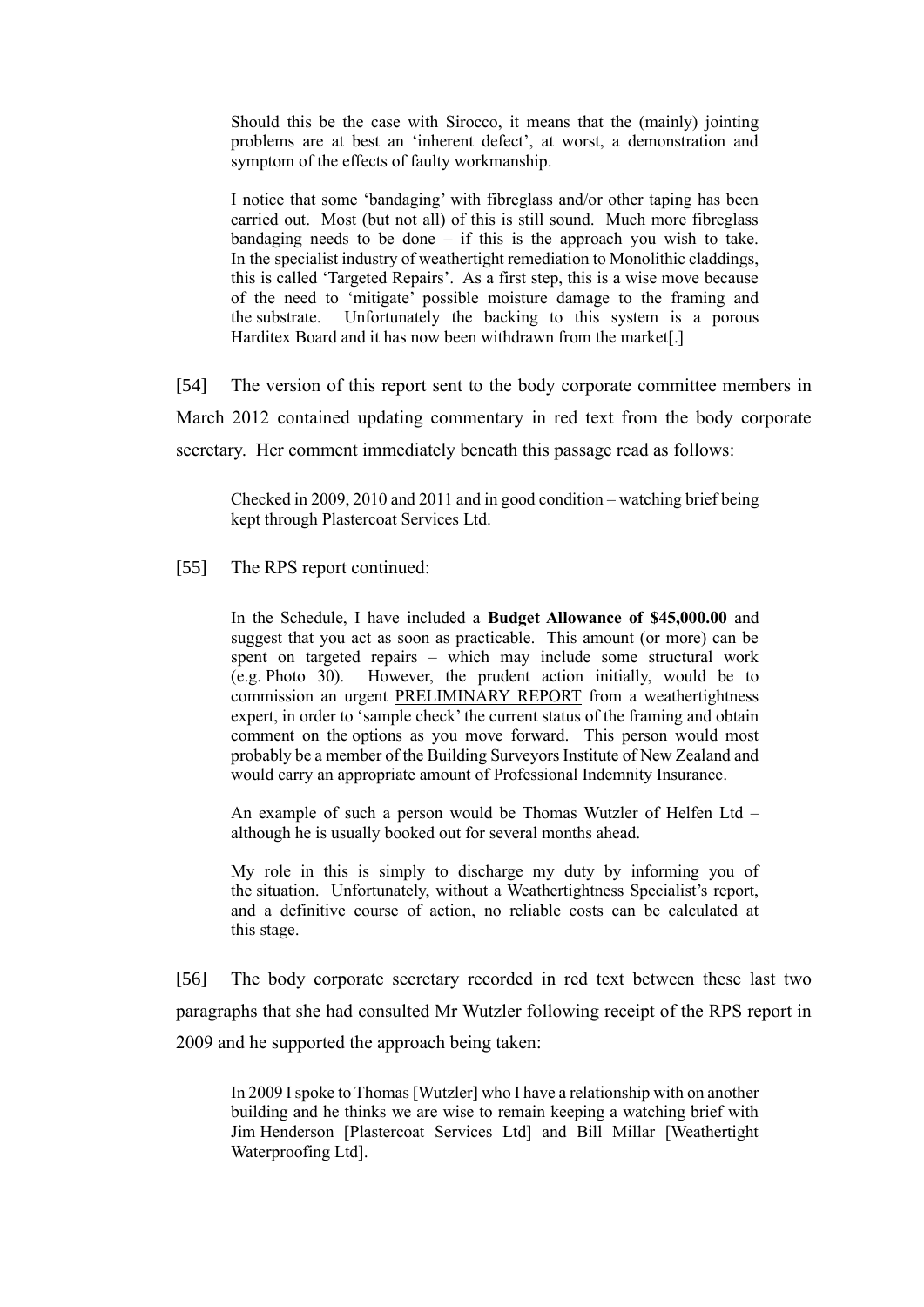[57] Mr Gadd said at the trial (in November 2020) that he could not recall reading this report when it was emailed to him in March 2012. However, he readily accepted that he would have read it at the time. The Judge discussed this report in some detail in assessing whether Mr Gadd ought reasonably to have known of the possibility that special levies may be required in the future to remediate systemic defects in the building. $28$ 

[58] The Judge noted that the RPS report was sent to the body corporate committee members with the secretary's annotations the day after their meeting on 20 March 2012. The minutes of that meeting record the body corporate secretary reported the "huge amount of work that had been undertaken over the past few years on 'invisible' infrastructure and that Sirocco was now in much better shape than previously".<sup>29</sup> This is consistent with the long-term maintenance plan recommended by RPS, including the significant sum budgeted in year 1 for "General Catchup".

[59] The body corporate secretary's comment about the improved state of the building was also supported by her other annotations alongside RPS's various recommendations. Of the 12 priority maintenance items, she had marked six of them as "Done – 2009" and two were being done twice yearly. Three items were noted "To be carried out in 2012" — moisture entrapment on level 4 (RPS budget allowance of \$2,700), rust issues on the external stairs and steel support poles (RPS budget allowance of \$9,000), and replacement of a floor tile at the entrance to apartment 404. We have already addressed the remaining item, being the cladding (RPS budget allowance of \$45,000 for targeted repairs). As noted, the body corporate secretary's 2012 annotations confirm that the recommended weathertightness specialist had been consulted in 2009 and he considered the watching brief being maintained with Plastercoat Services Ltd and Weathertight Waterproofing Ltd was wise. It appeared that targeted repairs were continuing as planned, in accordance with RPS's recommended maintenance schedule.

[60] The Judge observed that the 18 per cent increase in levies agreed at the June 2012 annual general meeting supported Mr Gadd's understanding that

<sup>&</sup>lt;sup>28</sup> At [132]–[145].

At  $\overline{[143]}$ .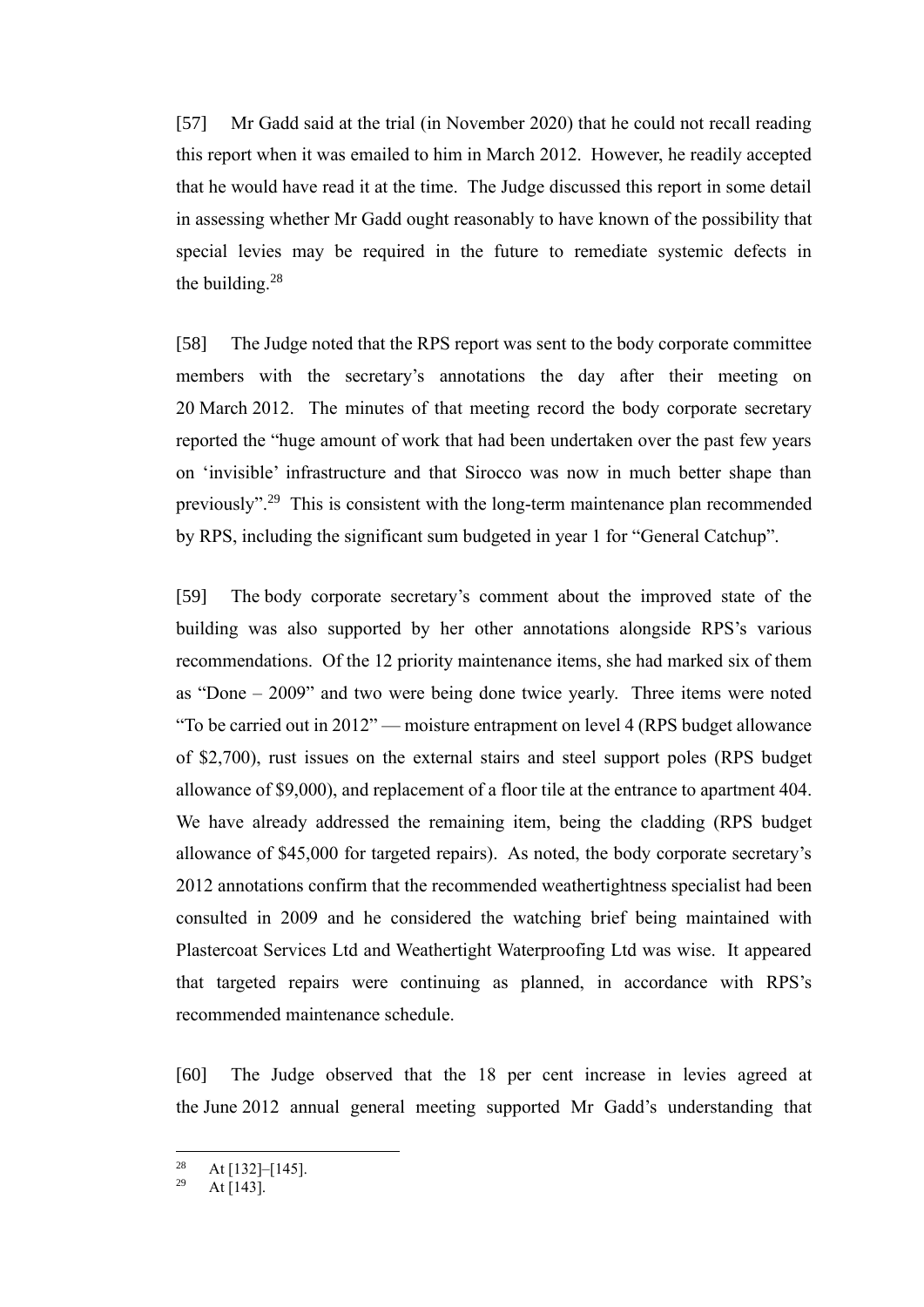the body corporate was adequately funded to meet projected expenditure in accordance with the long-term maintenance plan. $30$  The Judge considered that the report prepared by the chairperson for this annual general meeting was also reassuring: $31$ 

This last year has been a really challenging year for apartment owners in Wellington and elsewhere in the country. The Christchurch earthquakes have impacted on insurance in particular and also on earthquake strengthening.

In that regard we at Sirocco have come off lightly. [The body corporate secretary] has negotiated a very competitive price on our behalf and we have signalled the necessary increase well in advance. An eighteen percent increase in levies is very modest when you ask around about what many other buildings are facing. At Sirocco we are not facing earthquake-strengthening work either.

Weather tightness is the other big challenge for apartment buildings and again *we have managed the relatively minor water tightness issues within the maintenance budget*. The walkways are now sealed and any water ingress which appears from time to time has been repaired. *Sirocco is not a leaky building – rather it is a building with some occasional water ingress!!*

[61] Mr Easton submits it was not objectively reasonable for Mr Gadd to place any reliance on the body corporate secretary's comments in red text on the RPS report. This was because, like the chairperson, she did not have any relevant weathertightness qualifications, nor was she a building surveyor. Further, he argues that her comments do not adequately address the concerns raised in the RPS report for three reasons. First, the red text contains no commentary about the expertise of Mr Henderson from Plastercoat Services Ltd or Mr Millar of Weathertight Waterproofing Ltd. Secondly, Mr Easton says a watching brief is not the same as a weathertightness expert's report and the body corporate secretary's suggestion that in 2009, 2010 and 2011 the cladding was in "good condition" overlooks RPS's warning about jointing problems in the cladding and potential inherent defects and/or faulty workmanship. Thirdly, Mr Easton points out that the conversation with Mr Wutzler apparently took place in 2009, some two to three years before the report was sent to the committee members and there was nothing to suggest that he had inspected the building or prepared an expert report as recommended by RPS.

 $rac{30}{31}$  At [145].

At [145] (emphasis added).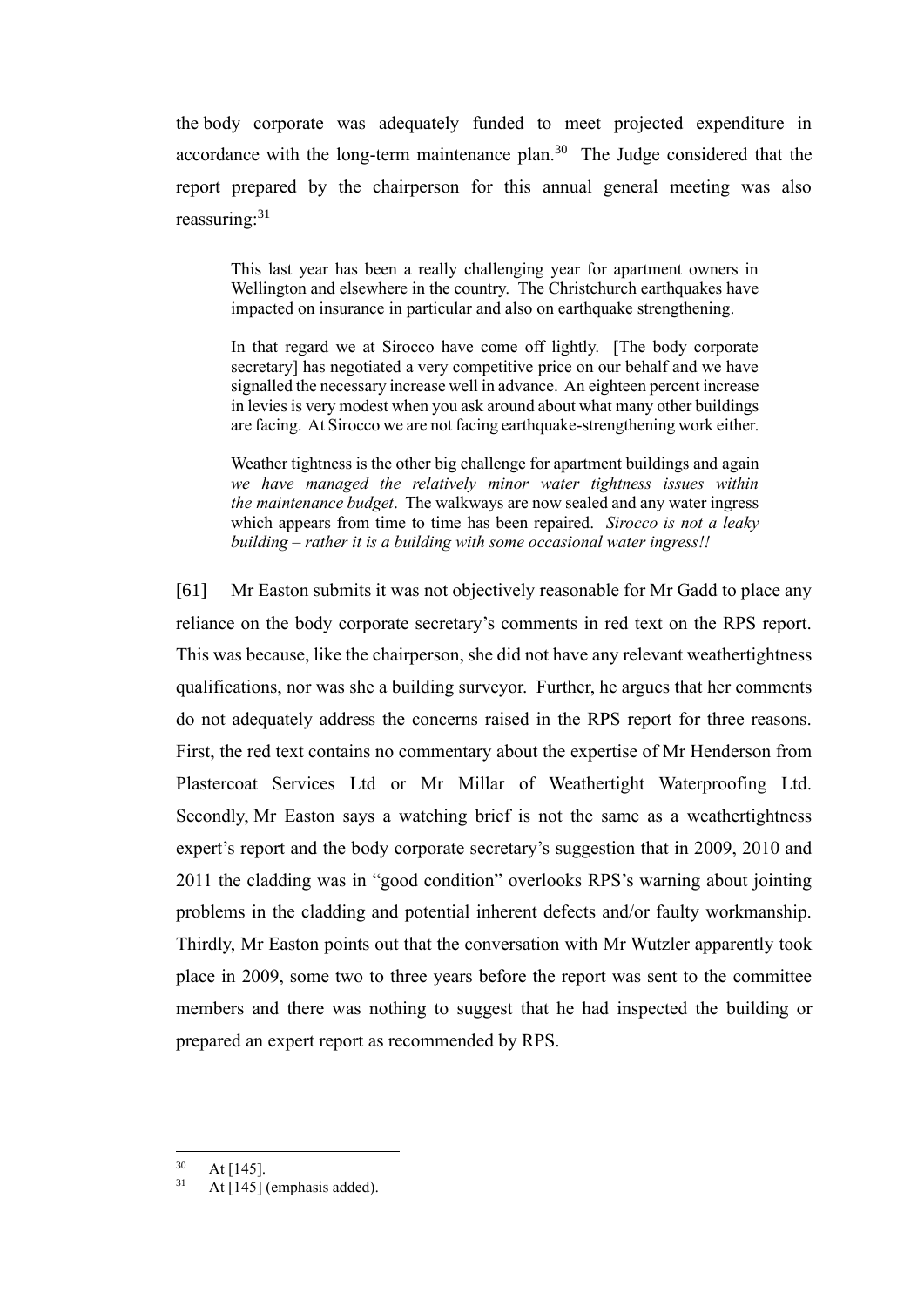[62] We are not persuaded by these points. The body corporate secretary was not being relied on as having specialist expertise as a building surveyor or weathertightness expert. This is no doubt why RPS was engaged, and Mr Wutzler consulted on their recommendation. The body corporate secretary was clearly efficient and attended diligently to any issues with the building as they arose. We do not consider there was any reason for Mr Gadd to discount the information relayed by her that appropriate specialists had been engaged, were monitoring the cladding on an ongoing basis and carrying out targeted repairs as necessary funded by existing levies. These specialist contractors had apparently been satisfactorily involved in the maintenance of the building for some time and Mr Wutzler had specifically endorsed the wisdom of their engagement to provide ongoing oversight. Mr Gadd was entitled to expect that Mr Wutzler was appropriately qualified and sufficiently appraised of the situation at Sirocco to be able to make this recommendation.

[63] Mr Easton also pointed to three emails Mr Gadd received after the June 2012 annual general meeting, in the period leading up to the agreement being signed. Mr Easton says these emails put Mr Gadd on notice of "further problems".

[64] The first of these was dated 28 November 2012 and was sent by the body corporate secretary to the committee members reporting very high moisture readings at the base of a wall:

#### Good morning All

Just letting you know that late yesterday afternoon we discovered damage to the wall leading down the inside stairs which led to very high moisture readings outside at the base of the wall around and under the exterior stairs as well as around the inside stairs.

This morning the plumber will be on site with us to discuss improving draining in the outside area as it would appear that over the years when there has been heavy rain, the water does not adequately drain away and it has pooled against the exterior wall causing the long term ingress of water and the subsequent damage to the wooden structure.

We have removed the gib and you can see how damaged the wood is inside the wall.

Once a solution is found we will proceed to repairing the wall.

Cheers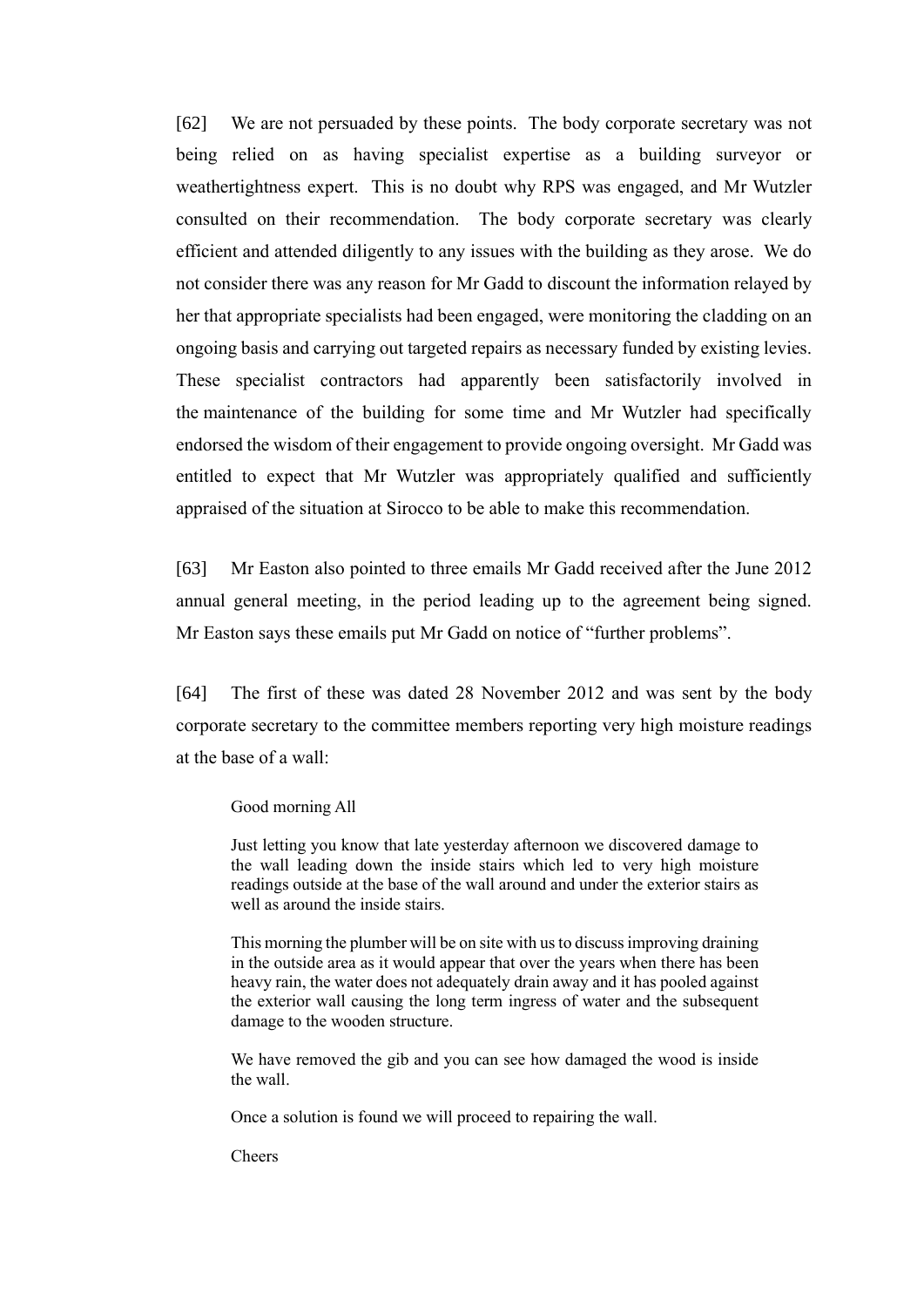Kind regards

[65] We note that despite the comprehensive definition of Building Issues in the fourth amended statement of claim, this document was not referred to. In any case, it appears that the issue was promptly resolved.

[66] In a follow-up email later that day, the body corporate secretary relayed to committee members the plumber's assessment and recommendation. She advised that she had instructed the plumber to carry out the necessary work: $32$ 

Further to my earlier email with regard to the flooding problem on level 4, Derek Thompson the plumber reports as follows:-

> *I think a new storm water outlet definitely needs to be installed to allow for the rain water to drain more effectively.*

> *Also it would be wise to install an overflow for this area, as if or when the storm water outlet blocks, the water floods back towards the stairs resulting in the damage you found with your moisture meter.*

> *The overflow would have to discharge close by, to alert people there is a problem.*

I have given Derek the go ahead to proceed to getting the work done just as soon as possible – all the debris has been completely removed from the area and the drain cover has in fact been removed until such time as a larger outlet can be created – bearing in mind we have a couple of days of rain forecast for the end of this week and over the weekend.

Kind regards

[67] In her December 2012 management report, the body corporate secretary provided a further update on this issue:

A combination of the maintenance contractor and plumber have installed a new flashing outside, expanded the stormwater outlet and improved the drainage. The area on the inside stairs is still exposed, showing very blackened wooden structures but it is slowly drying out and will be repaired once this has happened – hopefully before Christmas.

[68] Mr Gadd was entitled to expect from this correspondence that this issue had been satisfactorily addressed and paid for out of the body corporate's existing financial resources prior to the agreement being signed. Further, no such defect was identified in Maynard Marks' July 2015 report. We do not consider that a reasonable vendor in

 $32$  (Emphasis in the original).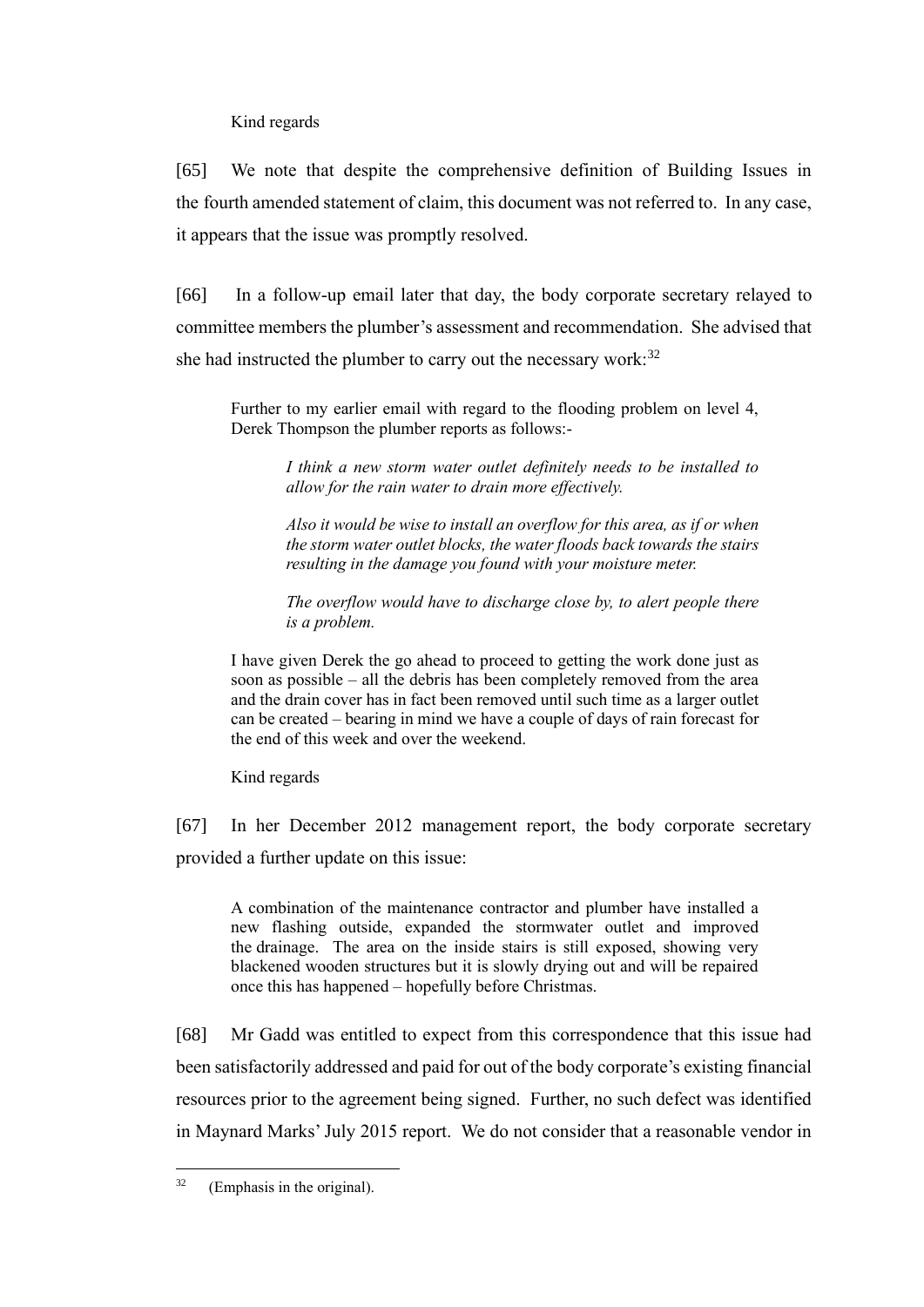Mr Gadd's position would have been alerted by the knowledge of this issue to the prospect of a levy being raised to remedy other defects reported much later.

[69] The second email relied on by Mr Easton was sent by the body corporate secretary to the committee members on 12 March 2013 and attached the March 2013 management report. This report referred to an issue with apartment 613 that had been traced to the failure of the seals under the aluminium doors leading to a courtyard:

After some extensive investigation and removal of the floor and parts of the walls, it was discovered that water was getting in up and under the aluminium doors from the courtyard and tracking under the walkway part of the floor and settling on the floor against the wall. The seals under the doors were no longer doing their job and they had been letting water in for many many months and most probably for years.

[70] The body corporate secretary advised that she had lodged an insurance claim for the repair costs amounting to \$7,630, but the claim had been declined. She recommended that the seals in the eight other courtyard apartments be checked immediately and any necessary costs be paid for out of the long-term maintenance fund:

I think it is really important that we now look to seal around the area of the other eight courtyard apartments where the cladding meets the tiles to prevent this happening again. As it is part of the cladding it is body corporate responsibility to ensure there are effective seals rather than individual owners' responsibility. This would need to be funded from the long term maintenance fund.

[71] Mr Gadd and the other committee members were specifically told that the work would be funded from the long-term maintenance fund. We do not consider this would have caused a reasonable vendor in Mr Gadd's position to appreciate the possibility of a special levy being raised to address this issue, let alone the as-yet unidentified issues reported by Maynard Marks two years later.

[72] The third email was another sent by the body corporate secretary to the committee members and is in the same category. This email was sent on 20 June 2013, a week before the agreement was signed, and advised that water was getting into an apartment from two of the penthouse apartment decks. The body corporate secretary attached a quote totalling \$9,220 (plus GST) from Plastercoat Services Ltd and Le Celebre Ltd to carry out the recommended remedial work and she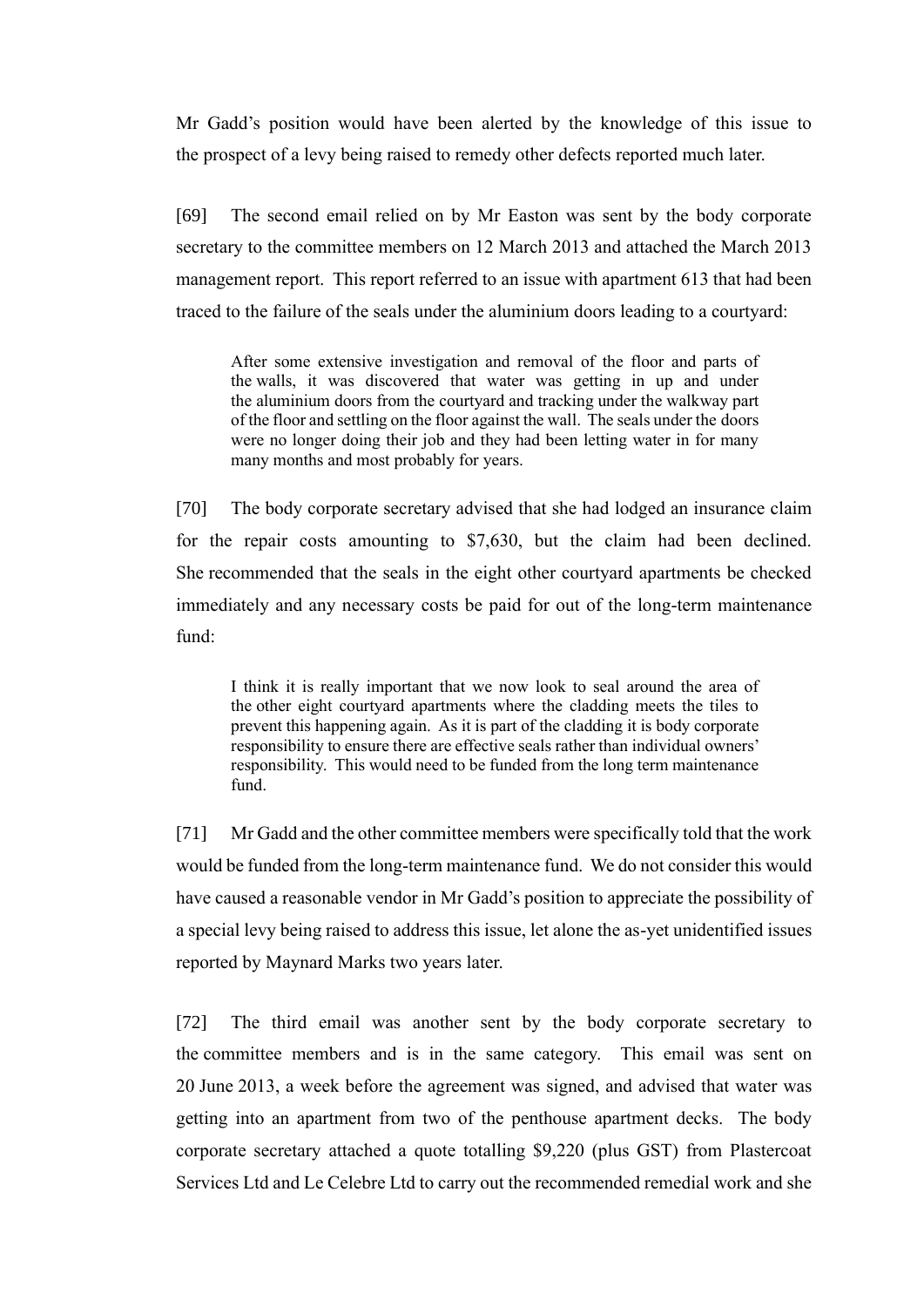asked for approval to get this work done. Again, the committee members were told that the work would be funded from the long-term maintenance fund. The body corporate secretary explained "this is work that in the long term must be done for the structure of the building to remain sound".

[73] Given the advice that these works were to be funded from the long-term maintenance fund, the Judge considered this report did not "undermine Mr Gadd's reasonable belief that such work was consistently carried out and paid for from that budget".<sup>33</sup> We agree.

[74] Mr Easton makes the point that, under s 117(2) of the Act, a body corporate cannot use money held in the long-term maintenance fund for work that is not in the long-term maintenance plan. He says this quote exceeded the amount budgeted for miscellaneous expenses and repairs (\$3,300 per year) or any other relevant budgeted expense item. He notes that at the time the agreement was entered into there was \$31,964 in the long-term maintenance fund. Taking account of expenses incurred for other repairs, Mr Easton submits that it ought to have been apparent to Mr Gadd that:

… there may have to be future levying to fund either investigations into and/or repairs to the weathertightness defects which were an ongoing issue the Body Corporate was having to deal with right up until the time Mr Gadd entered into the Agreement.

[75] The Judge did not address Mr Easton's point about the restrictions on the use of funds in the long-term maintenance fund. Mr Sullivan, for Mr Gadd, says this is because the point was not raised in the High Court. Mr Gadd therefore had no opportunity to address the point in evidence. Leaving that objection aside, we consider Mr Easton's submission quoted above exposes the flaw in the claim alluded to earlier, namely the important distinction between special levies to meet the cost of "remedial works" to remediate "the Defects" reported by Maynard Marks in July 2015, and the various "Building Issues" that had been addressed over the nine-year period leading up to the agreement and paid for from existing levies. We agree with Mr Easton that Mr Gadd knew that maintenance issues would be "ongoing".

 $33$  At [148].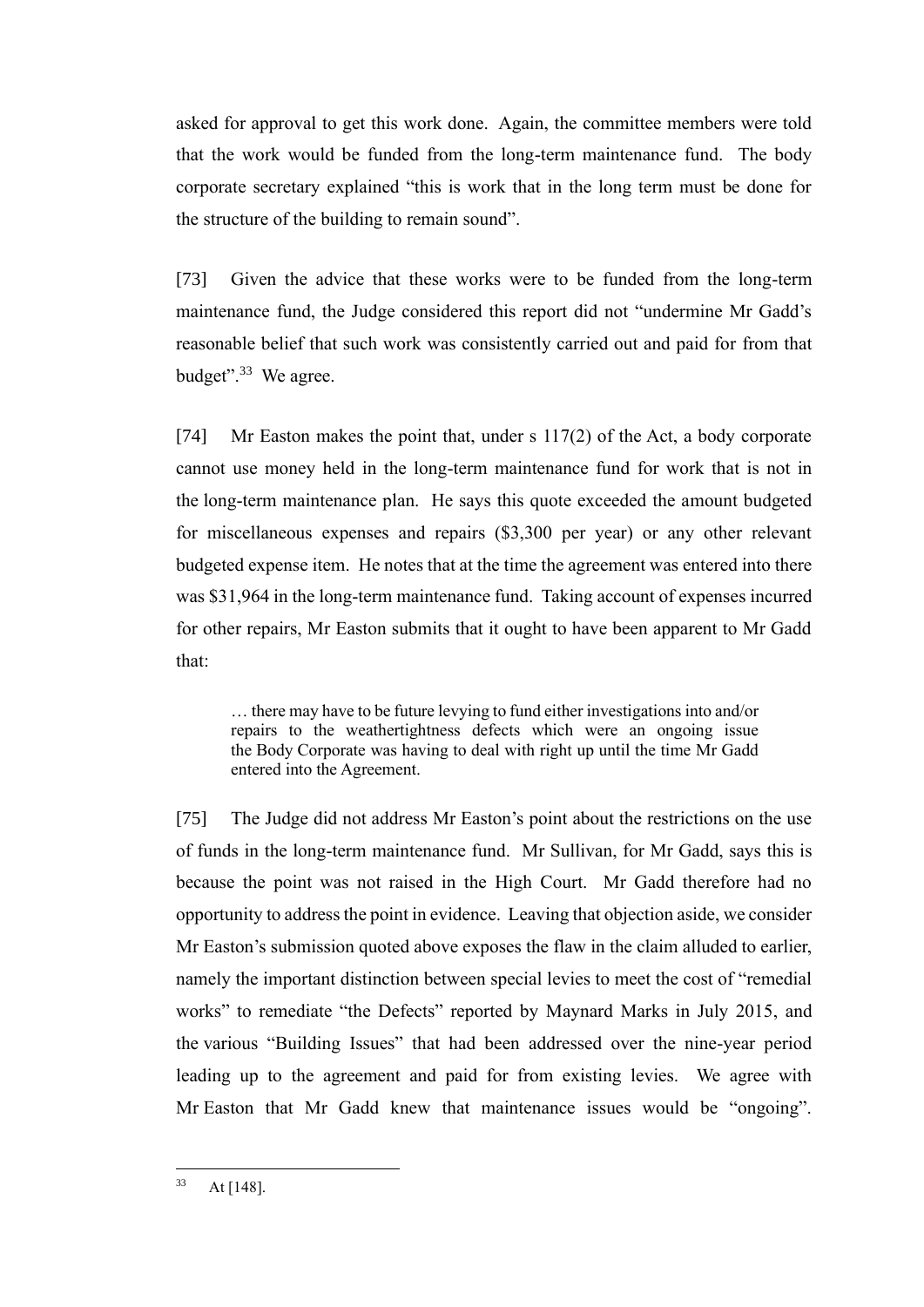But, having owned the apartment for nearly nine years, Mr Gadd had good reason to believe that these ongoing repairs were appropriately addressed as they arose and paid for using funds accumulated from normal periodic levies. A reasonable vendor in his position in late June 2013 would expect more of the same — ongoing maintenance and repairs funded by normal periodic levies. The documents Mr Easton relies on support that reasonable understanding. Of course, there would have to be "future levying" to fund such continuing maintenance. But we agree with the Judge that a reasonable vendor in Mr Gadd's position would not have been alerted to the possibility of a special levy being required to investigate and remediate the major systemic weathertightness issues found much later.

[76] We have not been persuaded that the Judge's key factual findings were wrong. We have already set these out, but, for ease of reference, we set them out again here:

[171] Putting aside the fact that Mr Gadd had no knowledge of some of the documents while he was resident overseas, the substantive point is that while the documents are most likely to be probative of the fact there were particular issues with particular apartments, the documents did not, either individually or in combination, prove the point the plaintiffs plead. The documents do not prove that Mr Gadd had knowledge of the possibility of special levies being struck to cover the costs of investigating or remediating a leaky building or of possible proceedings by the Body Corporate to recover monies expended on such works.

…

[178] Even if the warranty has a broader effect, Mr Gadd did not have the knowledge or notice that the plaintiffs claim he possessed. Mr Gadd understood that some apartments had issues with leaking but that those issues had either been addressed or were being addressed. Importantly, he understood that the costs for repairs were borne either by individual owners or, in the normal way, by the Body Corporate and that maintenance costs would be addressed via the annual process of reviewing the budget for the long term maintenance plan. In other words, Mr Gadd did not have notice of any fact that indicated to a reasonable vendor in his position the possibility that he or a purchaser might incur any (relevant) liability under [the Act] or [the] 1972 Act.

[77] For the reasons given, the appeal must be dismissed.

#### **Result**

[78] The appeal is dismissed.